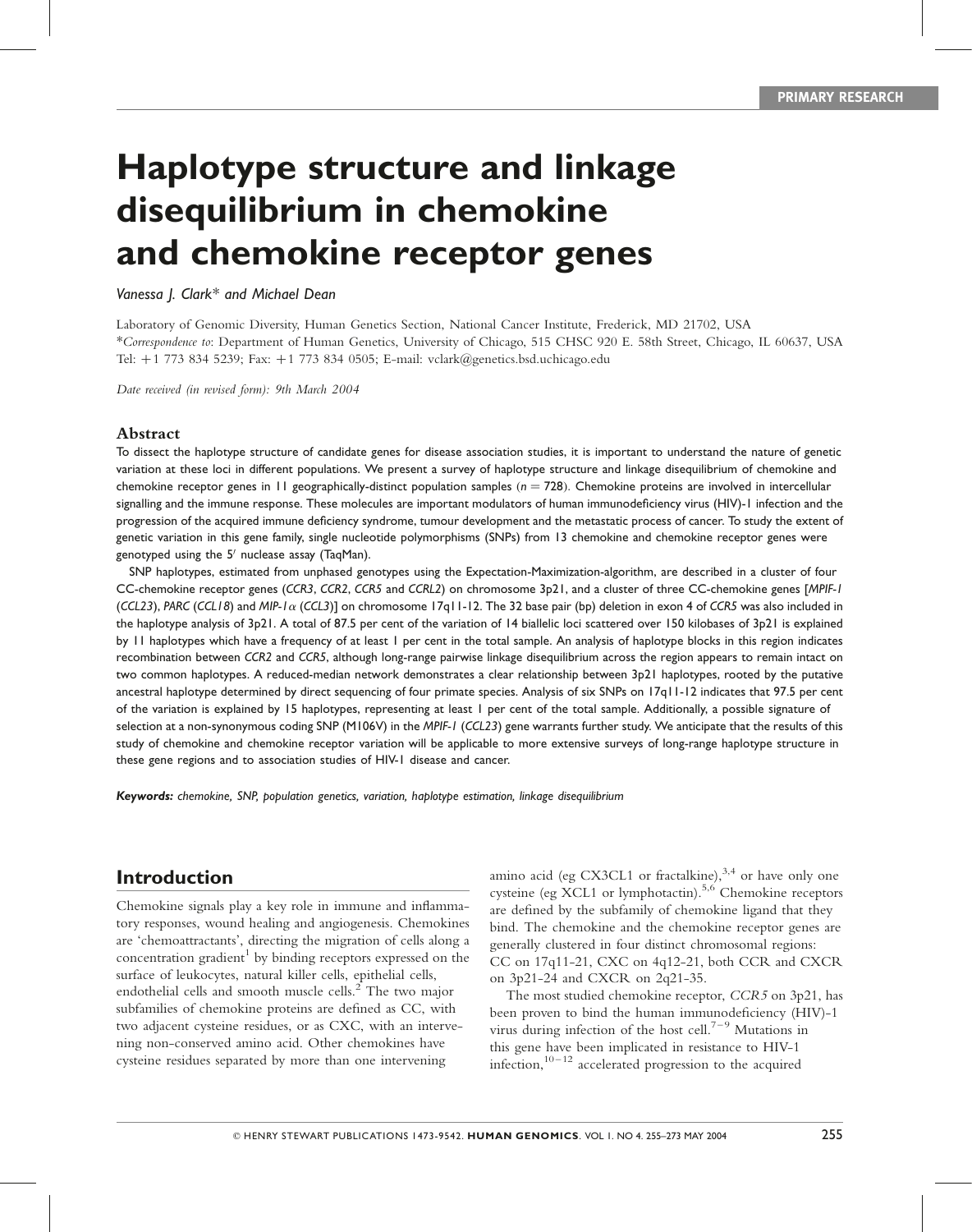immune deficiency syndrome (AIDS) 10,13,14 and AIDS-related conditions. <sup>1</sup>5,<sup>16</sup> Other chemokine receptors, also co-receptors of the HIV-1 virus, are implicated in affecting disease status.<sup>17,18</sup> Chemokines also have an impact on this infectious disease, presumably by direct interaction with the receptors that serve as entry mechanisms of HIV-1 into the host cell.<sup>19-22</sup> In addition, chemokines and their receptors are a vital part of the cancer process, specifically in tumour development $^{23-25}$  and metastasis of cancer cells to a secondary site.<sup>26</sup> Because of this wealth of functional and genetic evidence, chemokine and chemokine receptor genes are ideal candidates for further disease association analyses.

Analyses of genetic polymorphisms and haplotypes in 3p21 have focused primarily on the CCR5 and CCR2 genes and their impact on HIV-1 disease.<sup>10,13,18,27-29</sup> A recent resequencing survey of variation in the CCR5 promoter in four continental population samples has yielded evidence of past balancing selection in this region.<sup>30</sup> Previous work has demonstrated that a high degree of linkage disequilibrium between single nucleotide polymorphisms (SNPs) extends out from CCR5, possibly by several hundred kilobases (kb).<sup>31</sup> Assessments of haplotype structure in chemokine genes on chromosome 17q11-12 are limited to RANTES  $(CCL5)^{22}$  and MCP-1 (CCL2) and Eotaxin  $(CCL11)^{32}$ 

An understanding of the nature of genetic variation in a diverse population sample is important for a complete assessment of these disease candidate loci. Comparing haplotype frequencies and patterns of linkage disequilibrium between populations can determine the detailed structure of genetic variation and fine-map haplotype 'blocks'.<sup>33</sup> Also, assaying a diverse sample to find common variants can determine haplotype-tagging SNPs that capture most of the variation in a 'block' to reduce the genotyping for an association analysis.<sup>34</sup> In order to rigorously describe haplotype structure, it is necessary to have either resequencing data readily available (such as the analysis of the  $LPL^{35,36}$  and  $APOE^{37}$  genes), or to have a dense array of SNPs, perhaps at minimum intervals of 5 kb. 38

To further describe the global distribution of genetic variation in chemokine and chemokine receptor genes, we have analysed the haplotype structure of bi-allelic loci in three CC-chemokine genes on chromosome 17q11-12 and four CC-chemokine receptor genes on chromosome 3p21 in 11 population samples. Genotype data were also collected from SNP loci in the fractalkine receptor gene (CX3CR1) on 3p21.3 and CXC-chemokine genes on chromosome 4q12-21. The analysis presented here is not intended to be an exhaustive study of variation, but part of an ongoing effort in our laboratory to catalogue SNPs and characterise linkage disequilibrium in chemokine and chemokine receptor genes to aid in association studies of HIV-1 disease and cancer.

# Samples and methods

#### DNA samples

Forty Centre d'Etude Polymorphisme Humain (CEPH) families, comprising 489 individuals, were genotyped for 28 SNPs, and these data were used to validate each genotyping assay and to determine haplotype phase by pedigree analysis. These 28 SNPs were also genotyped in a panel of 625 individuals from ten populations: 96 Mende and 95 Temne from Sierra Leone in West Africa, 49 Papua New Guineans (PNGs) from highland and lowland groups, 50 Indonesians, 37 Mixe Indians, 57 Mixteca and 45 Zapotecs from Oaxaca, Mexico, 31 Chinese, 107 African-Americans, 24 Hispanic-Americans and 34 European-Americans. Two common chimpanzees, two pygmy chimpanzees, two gorillas and two orangutans were genotyped by direct sequencing to determine the ancestral haplotype for each gene region. All human DNA samples were collected with informed consent under the guidelines of the institutions involved in sample collection. The use of all anonymous DNA samples was either reviewed by the National Institutes of Health Internal Review Board or determined as 'exempt' from review.

#### Genomic regions and SNPs

Table 1 describes the 28 chemokine and chemokine receptor SNPs on chromosomes 3p21, 17q11-12 and 4q12-21. The relative position of each SNP included in the haplotype analysis of 3p21 and 17q11-12 is indicated under 'haplotype position' and 'contig position' in Table 1. The allelic composition of each SNP is indicated as 'allele 1/allele 2' under 'nucleotide position' in the Table.

#### SNP detection strategy

The SNPs typed in this study were derived from three sources: SNPs previously characterised in our laboratory; SNPs validated from public database information;<sup>39</sup> and SNPs determined by resequencing and subsequent analysis with the POLYPHRED software package. 40 SNPs in chemokine and chemokine receptor genes discovered by searching public databases were validated in a panel of 16 individuals from four ethnic groups (European-Americans, African-Americans, Asians and self-identified Hispanics) by direct sequencing. Four (CCR2,  $-3433$  T/C,  $-4866$  G/C,  $-5048$  G/T and  $-5983$  G/A) of the 28 SNPs have not previously been reported and were discovered by direct resequencing of 3 kb of the CCR2 promoter region in the aforementioned panel of 16 individuals. Details of this sequencing survey are discussed elsewhere. <sup>4</sup><sup>1</sup> The putative ancestral allele at each SNP (see Table 1) was determined by direct sequencing of the eight primate samples.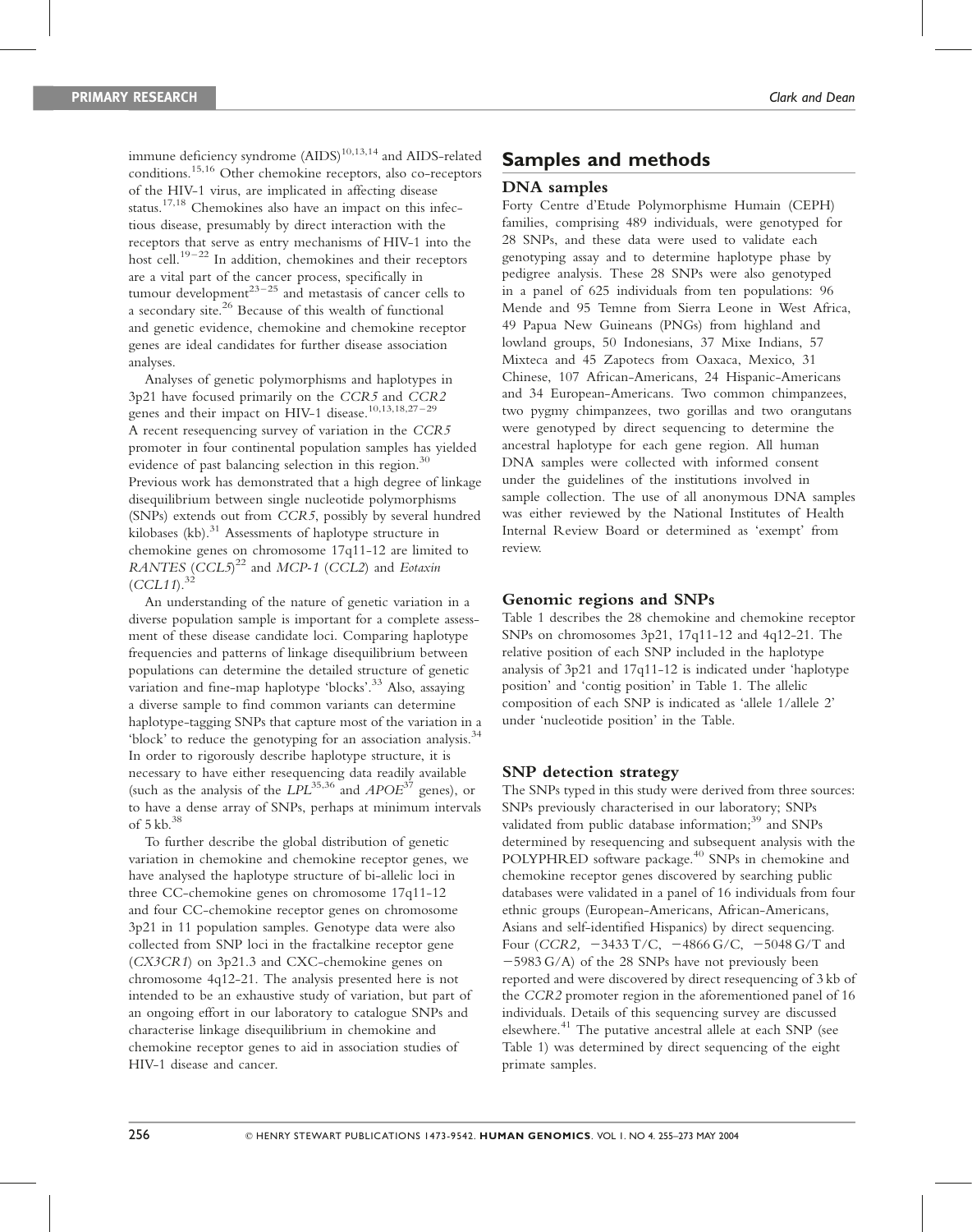| Table 1. Biallelic loci typed in total population sample |                          |                         |                          |                       |                        |                       |                    |                         |                       |
|----------------------------------------------------------|--------------------------|-------------------------|--------------------------|-----------------------|------------------------|-----------------------|--------------------|-------------------------|-----------------------|
| Chromosome<br>location                                   | Haplotype<br>position    | Gene                    | Locus Link<br><b>MOD</b> | Nuclotide<br>position | Genbank<br><b>NCBI</b> | contig<br><b>NCBI</b> | position<br>Contig | Ancestral<br>allele     | dbSNP#<br><b>NCBI</b> |
| 3p21                                                     |                          |                         |                          |                       |                        |                       |                    |                         |                       |
|                                                          |                          | CCR <sub>3</sub>        | <b>1232</b>              | <b>D/V A/LIA</b>      | NM_001837              | NT_05827              | 3997337            | ⋖                       | 4987053               |
|                                                          | 2                        | CCR <sub>2</sub>        | 23                       | $-5983$ G/A           | U95626                 | NT_05827              | 4083672            | U                       |                       |
|                                                          | S                        | CCR <sub>2</sub>        | 23                       | $-5048$ G/T           | U95626                 | NT_05827              | 4084607            | U                       | 3918357               |
|                                                          | 4                        | CCR <sub>2</sub>        | 23                       | -4866 G/C             | U95626                 | NT_05827              | 4084789            | U                       | 3918370               |
|                                                          | <b>LO</b>                | CCR <sub>2</sub>        | 23                       | $-3433$ T/C           | U95626                 | NT_05827              | 4086222            | $\vdash$                | 3092964               |
|                                                          | $\bullet$                | CCR <sub>2</sub>        | 23                       | <b>V64I C/T</b>       | NM_000647              | NT_05827              | 4089845            | $\cup$                  | 1799864               |
|                                                          | $\blacktriangleright$    | CCR <sub>2</sub>        | 23                       | N260N A/G             | NM_000647              | NT_05827              | 4090435            | U                       | 1799865               |
|                                                          | $\infty$                 | <b>CCR5</b>             | <b>1234</b>              | 208 C/A               | NM_000579              | NT_05827              | 4102477            | $\cup$                  | 2734648               |
|                                                          | $\bullet$                | <b>CCR5</b>             | <b>1234</b>              | 303 C/T               | NM_000579              | NT_05827              | 4102572            | $\cup$                  | 1799987               |
|                                                          | $\overline{\phantom{a}}$ | <b>CCR5</b>             | <b>1234</b>              | 676 T/C               | NM_000579              | NT_05827              | 4102945            | $\vdash$                | 1800023               |
|                                                          | $=$                      | <b>CCR5</b>             | <b>1234</b>              | L55Q T/A              | NM_000579              | NT_05827              | 4015194            | $\vdash$                | 1799863               |
|                                                          | $\overline{a}$           | <b>CCR5</b>             | 1234                     | D32                   | NM_000579              | NT_05827              |                    | $\overline{\mathsf{S}}$ |                       |
|                                                          | $\mathbf{r}$             | CCRL2                   | 9034                     | 1243V C/T             | NM_003965              | NT_05827              | 4140934            | $\vdash$                | 3204850               |
|                                                          | $\overline{4}$           | CCRL2                   | 9034                     | 1137 C/G              | NM_003965              | NT_05827              | 4141344            | $\cup$                  |                       |
| 3p21.3                                                   |                          |                         |                          |                       |                        |                       |                    |                         |                       |
|                                                          |                          | CX3CRI                  | <b>IS24</b>              | V2491 G/A             | NM_001337              | NT_037565             | 1246118            | U                       | 3732379               |
|                                                          |                          | <b>CX3CRI</b>           | <b>IS24</b>              | <b>T280M C/T</b>      | NM_001337              | NT_037565             | 1246212            | $\cup$                  | 3732378               |
| 4q12-13                                                  |                          |                         |                          |                       |                        |                       |                    |                         |                       |
|                                                          |                          | <b>ENA-78 (CXCL5)</b>   | 6374                     | Q56Q G/A              | NM 002997              | NT_006216             | 3371007            | ပ                       | 425535                |
| 4q21                                                     |                          |                         |                          |                       |                        |                       |                    |                         |                       |
|                                                          |                          | GROI (CXCLI)            | 2919                     | 1086 G/A              | <b>X54489</b>          | NT_006216             | 3243154            | ⋖                       | 4074                  |
|                                                          |                          | $\hat{=}$<br>GROI (CXCL | 2919                     | 1176 C/T              | X54489                 | NT_006216             | 3243245            | $\cup$                  | 1814092               |
|                                                          |                          |                         |                          |                       |                        |                       |                    |                         | (continued)           |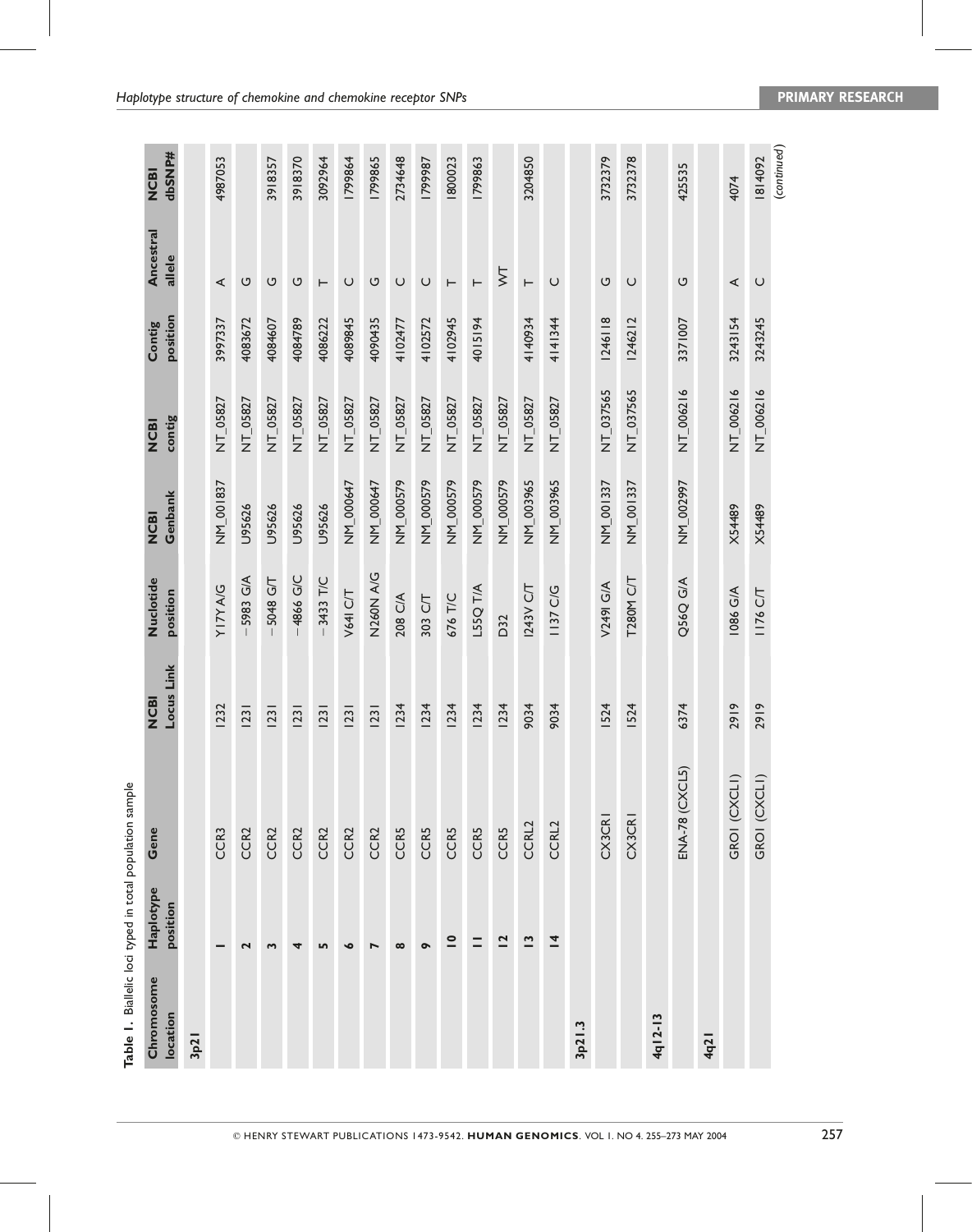| Chromosome<br>location | Haplotype<br>position | Gene                                                                                                                       | Locus Link<br><b>NCBI</b> | Nuclotide<br>position | Genbank<br><b>NCBI</b> | contig<br><b>NCBI</b> | position<br>Contig | Ancestral<br>allele | dbSNP#<br><b>NCBI</b> |
|------------------------|-----------------------|----------------------------------------------------------------------------------------------------------------------------|---------------------------|-----------------------|------------------------|-----------------------|--------------------|---------------------|-----------------------|
|                        |                       | IPIO (CXCLIO)                                                                                                              | 3627                      | 503 C/G               | NM_001565              | NT_016354             | 1437648            | $\cup$              | 3921                  |
| I7q21.1-21.2           |                       |                                                                                                                            |                           |                       |                        |                       |                    |                     |                       |
|                        |                       | MCPI (CCL2)                                                                                                                | 6347                      | $-362$ C/G            | M37719                 | NT_010799             | 7315787            | n/d                 | 2857656               |
|                        |                       | EOTAXIN (CCLII)                                                                                                            | 6356                      | $-1382$ C/T           | Z92709                 | NT_010799             | 7345226            | n/d                 | 4795895               |
| <b>17q12</b>           |                       |                                                                                                                            |                           |                       |                        |                       |                    |                     |                       |
|                        |                       | MPIF-I (CCL23)                                                                                                             | 6368                      | M106V G/A             | U85767                 | NT_010799             | 9074064            | ⋖                   | 1003645               |
|                        |                       | PARC (CCL18)                                                                                                               | 6362                      | $-116$ C/T            | AB012113               | NT_010799             | 9125397            | $\cup$              | 2015086               |
|                        |                       | PARC (CCLI8)                                                                                                               | 6362                      | 81 G/A                | AB012113               | NT_010799             | 9125563            | U                   | 2015070               |
|                        |                       | PARC (CCL18)                                                                                                               | 6362                      | 311 C/A               | AB012113               | NT_010799             | 9125793            | ⋖                   | 2015052               |
|                        |                       | PARC (CCL18)                                                                                                               | 6362                      | 6793 A/G              | AB012113               | NT_010799             | 9132275            | U                   | 14304                 |
|                        |                       | MIP-IA (CCL3                                                                                                               | 6348                      | $-1541$ T/C           | M23178                 | NT_010799             | 9152727            | $\cup$              | 1634497               |
|                        |                       | Abbreviations: NCBI = National Center for Biotechnology Information; dbSNP = Database for single nucleotide polymorphisms. |                           |                       |                        |                       |                    |                     |                       |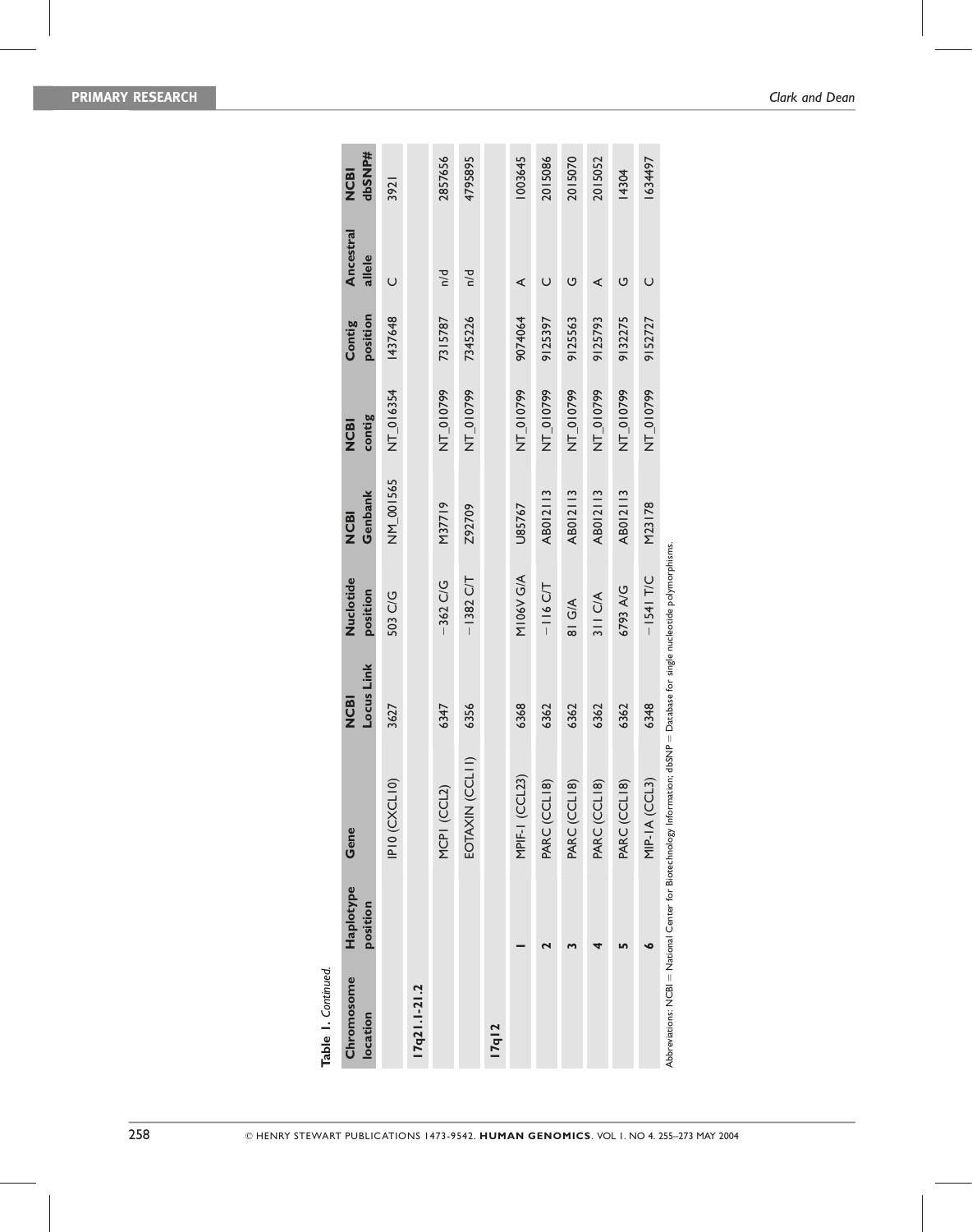## The TaqMan  $5'$  nuclease assay) method

All SNPs were genotyped using the 5' nuclease assay under a set of universal assay conditions.<sup>41-43</sup> The polymerase chain reaction (PCR) was performed in 96-well plates that included positive genotypic controls (for both homozygote states and the heterozygote state for each SNP) and reactions with no DNA as a negative control. All 5' nuclease assay plates were read on the ABI 7700 Sequence Detector, and analysed under dye components with the SDS v1.6.3 or v1.7 software package (Applied Biosystems). Genotype determinations for each reaction were made manually by visual inspection of a scatterplot of the data, with reference to the results of the genotype control samples.

## Description of haplotype data

After compliance with Mendelian inheritance had been established for all of the CEPH family data using PedCheck,<sup>44</sup> the haplotype phase of the multi-site genotypes on chromosomes 3p21 and 17q11-12 was determined by visual inspection of the genotype data for all 40 families (a total of 489 individuals).<sup>41</sup> Haplotype states and frequencies were estimated in sets of unphased genotype data from the population samples with MLOCUS,  $45,46$  which uses the Expectation-Maximization (EM) algorithm <sup>4</sup>7— a maximum likelihood-based method. The most likely set of haplotypes for each population sample was determined by a previously described three-step procedure. <sup>48</sup> Average haplotype diversity was calculated for haplotypes in each population sample using Nei's heterozygosity statistic. 49

Haplotypes estimated using MLOCUS were used to calculate  $F_{ST}$  statistics in ARLEQUIN.<sup>50</sup> These data were analysed by a non-parametric approach, where haplotypes are permuted both within and among populations to create a null distribution of  $F_{ST}$  values.<sup>51</sup> An exact test of population differentiation provided in ARLEQUIN is also used here to describe differences in haplotype frequencies between populations. <sup>5</sup><sup>2</sup> Haplotype blocks on 3p21 were assessed using HaploBlockFinder, <sup>5</sup><sup>3</sup> which performs the four-gamete test (FGT) <sup>54</sup> between each pairwise combination of SNPs to identify past recombination events.<sup>55</sup> The minimal- $D'$ method<sup>56,57</sup> (with minimum  $D' = 0.80$ ) was also used to assess haplotype block structure in the 150 kb region of 3p21. Haplotype tag SNPs (htSNPs) were chosen using the htSNP utility, which analyses haplotypes generated by SNPHap.<sup>34,58</sup> Reduced Median (RM) networks <sup>5</sup>9,<sup>60</sup> were calculated using Network  $3.1.1.1^{61}$  to visualise the mutational relationships between the haplotypes inferred by MLOCUS in population genotype data.

## Estimating linkage disequilibrium in population data

Linkage disequilibrium between pairs of SNPs on chromosomes 3p21 and 17q11-12 was estimated in unphased genotype data

from each population sample. The  $D'$  statistic was calculated and graphical results were generated using the linkage disequilibrium utility on the Innate Immunity website.<sup>62</sup>

# **Results**

## SNP allele frequencies and Hardy–Weinberg equilibrium

Of the potential 20,384 genotypes generated for this analysis (728 individuals typed for 28 loci), 517 (or 2.53 per cent) were unable to be resolved by the Applied Biosystems SDSv1.6.3 genotyping software. The remaining 19,867 genotypes were included in the estimation of SNP allele and genotype frequencies for each population sample. For each SNP, the most frequent allele in a panel of 88 individuals (from different ethnic groups) is designated as 'allele 1'. The frequency of 'allele 1' for each SNP is reported in Table 2, and those SNP genotype distributions that deviate from the Hardy–Weinberg equilibrium (HWE) are indicated with an underline. Seventeen out of the 28 SNPs typed were polymorphic in all 11 populations. Of the 308 tests performed to check for conformity to HWE, 21 had significant ( $p < 0.05$ ) deviations. No one SNP showed deviation from HWE in all populations. Most deviations appear to be due to small numbers of rare homozygotes in some sample sets. Some deviations, primarily in the Indonesian and PNG samples, could be due, in part, to substructure in the sample.

Six SNPs (CCR2(N260N), CCR5(303G/A), MCP-1(-362 C/G), MPIF-1(M106V), ENA-78(Q56Q) and GRO1(1086 G/A) show large differences in allele frequencies (high-deltas) between at least two populations. Two SNPs have at least a 60 per cent difference in allele frequencies between Native Africans and European-American populations: a coding variant in the MPIF-1 chemokine on chromosome 17q11-12, M106V, has a frequency difference of 75.3 per cent. Position 1086G/A, in an intron in GRO1, a CXC chemokine on chromosome 4, has a frequency difference of 68.2 per cent. A promoter SNP  $(-362)$  in the MCP-1 CC-chemokine gene on chromosome 17q11-12 differs in frequency between the Mixtecs in Mexico (0.108) and European-Americans (0.713) by 65 per cent. The promoter SNP at position 303 in CCR5 has a frequency difference of 60.2 per cent, where allele 1 (303 G) is 0.847 in the PNG sample and 0.245 in the Temne in West Africa. A synonymous change in  $ENA-78(Q56Q)$  on chromosome 4 has a frequency difference of 46.2 per cent between the Chinese sample (0.962) and the Temne in Sierra Leone (0.500).

## Haplotypes and heterozygosity on chromosome 3p21

The EM algorithm generated 48 distinct haplotypes from the 14 SNPs typed in the four genes on chromosome 3p21 (only those 25 haplotypes above 3 per cent in any one population are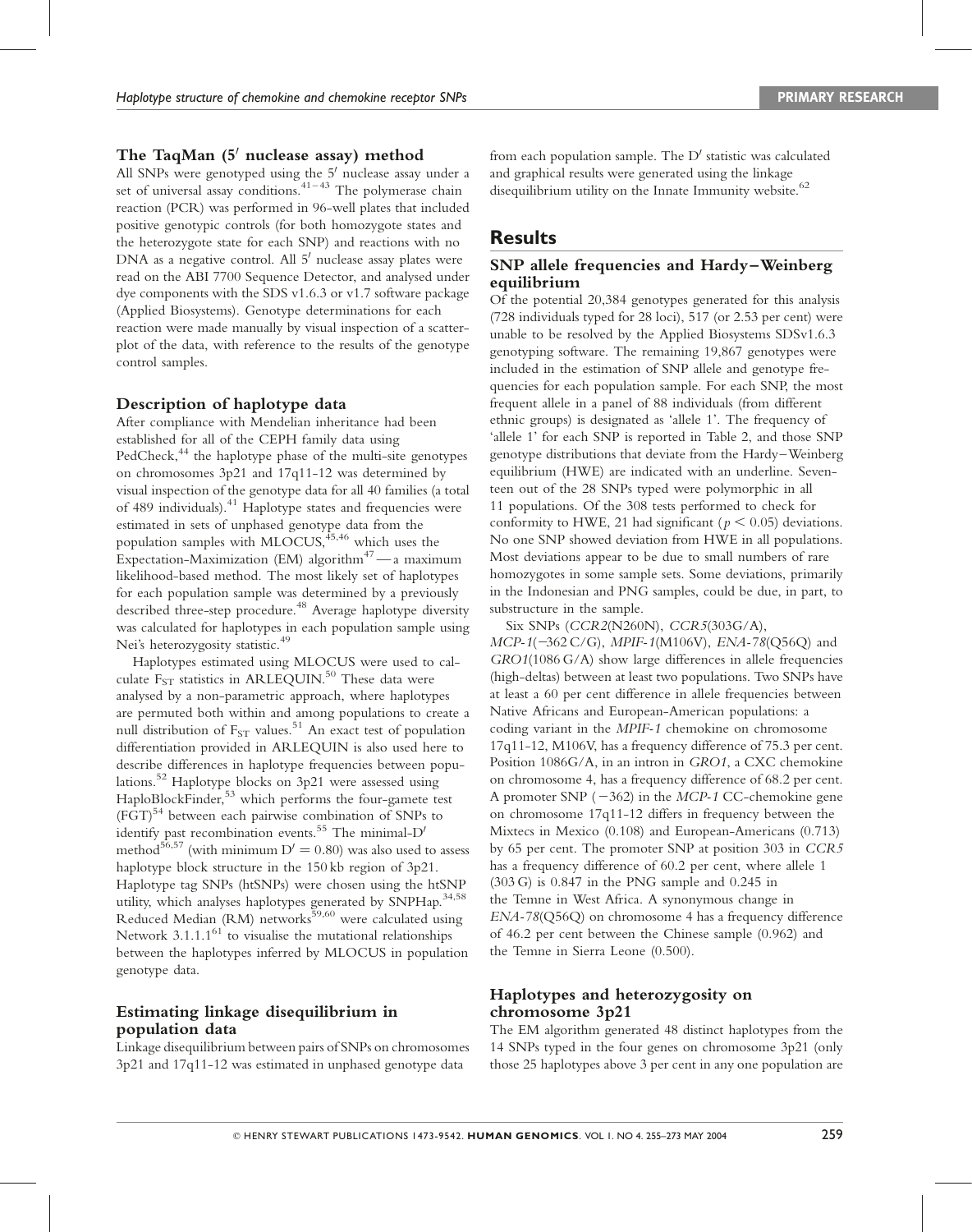| indicated with an underline. |                     |                     |                                |                              |                        |                       |                    |                              |                       |                           |                          |
|------------------------------|---------------------|---------------------|--------------------------------|------------------------------|------------------------|-----------------------|--------------------|------------------------------|-----------------------|---------------------------|--------------------------|
|                              | $(n = 96)$<br>Mende | $(n = 95)$<br>Temne | <b>Afr-Amer</b><br>$(n = 107)$ | $(n = 133)$<br>Amer<br>Euro- | Hispanic<br>$(n = 24)$ | Mixteca<br>$(n = 57)$ | $(n = 37)$<br>Mixe | <b>Zapotec</b><br>$(n = 45)$ | Chinese<br>$(n = 31)$ | Indonesians<br>$(n = 50)$ | $(n = 49)$<br><b>UNG</b> |
| SNP allele                   |                     |                     |                                |                              |                        |                       |                    |                              |                       |                           |                          |
| $CCR3(Y17Y_A)$               | 0.865               | 0.872               | 924<br>$\dot{\circ}$           | 0.904                        | 0.938                  | 0.911                 | 1.000              | 0.953                        | 0.967                 | 0.978                     | 1.000                    |
| $CCR2(-5983 G)$              | 0.716               | 0.683               | 807<br>ö                       | 1.000                        | 0.957                  | 1.000                 | 1.000              | 1.000                        | 1.000                 | 1.000                     | 1.000                    |
| $CCR2(-5048 G)$              | 0.847               | 0.858               | $\frac{1}{8}$<br><u>්</u>      | 0.901                        | 0.792                  | 0.746                 | 0.649              | 0.711                        | 0.783                 | 0.932                     | 0.847                    |
| $CCR2(-4866)$                | 0.699               | 0.621               | 745<br>6                       | 0.996                        | 1.000                  | 0.974                 | 1.000              | 1.000                        | 1.000                 | 1.000                     | 1.000                    |
| $CCR2(-3433 T)$              | 0.927               | 0.963               | 916<br>ö                       | 0.785                        | 0.708                  | 0.728                 | 0.778              | 0.800                        | 0.733                 | 0.939                     | 0.781                    |
| $CCR2(64V_C)$                | 0.941               | 0.922               | 840<br>ö                       | 0.904                        | 0.826                  | 0.750                 | 0.649              | 0.711                        | 0.808                 | 0.955                     | 0.826                    |
| CCR2(N260N_T)                | 0.637               | 0.580               | 646<br>ö                       | 0.682                        | 0.667                  | 0.536                 | 0.757              | 0.716                        | 0.710                 | 0.755                     | 0.910                    |
| CCR5(208 G)                  | 0.620               | 0.632               | 676<br>$\dot{\circ}$           | 0.639                        | 0.625                  | 0.640                 | 0.797              | 0.778                        | 0.484                 | 0.538                     | 0.850                    |
| CCR5(303 G)                  | 0.321               | 0.245               | 412<br>6                       | 0.533                        | 0.583                  | 0.500                 | 0.797              | 0.733                        | 0.446                 | 0.525                     | 0.847                    |
| <b>CCR5(676 A)</b>           | 0.941               | 0.962               | 883<br>ö                       | 0.643                        | 0.667                  | 0.643                 | 0.797              | 0.767                        | 0.516                 | 0.700                     | 0.850                    |
| $CCRS(55L_T)$                | 1.000               | 1.000               | 995<br>ö                       | 0.978                        | 1.000                  | 1.000                 | 1.000              | 1.000                        | 1.000                 | 1.000                     | 1.000                    |
| $CCRS(+32)$                  | 1.000               | 0.995               | 962<br>ö                       | 0.891                        | 0.979                  | 1.000                 | 1.000              | 0.978                        | 1.000                 | 1.000                     | 1.000                    |
| $CCHL(243I_C)$               | 1.000               | 1.000               | 986<br>$\dot{\circ}$           | 0.907                        | 0.957                  | 0.904                 | 1.000              | 0.933                        | 0.952                 | 0.979                     | 1.000                    |

Table 2. Allele frequencies of all loci typed in 11 population samples. Those genotype distributions that demonstrate a distortion from the Hardy-Weinberg equilibrium are Table 2. Allele frequencies of all loci typed in 11 population samples. Those genotype distributions that demonstrate a distortion from the Hardy–Weinberg equilibrium are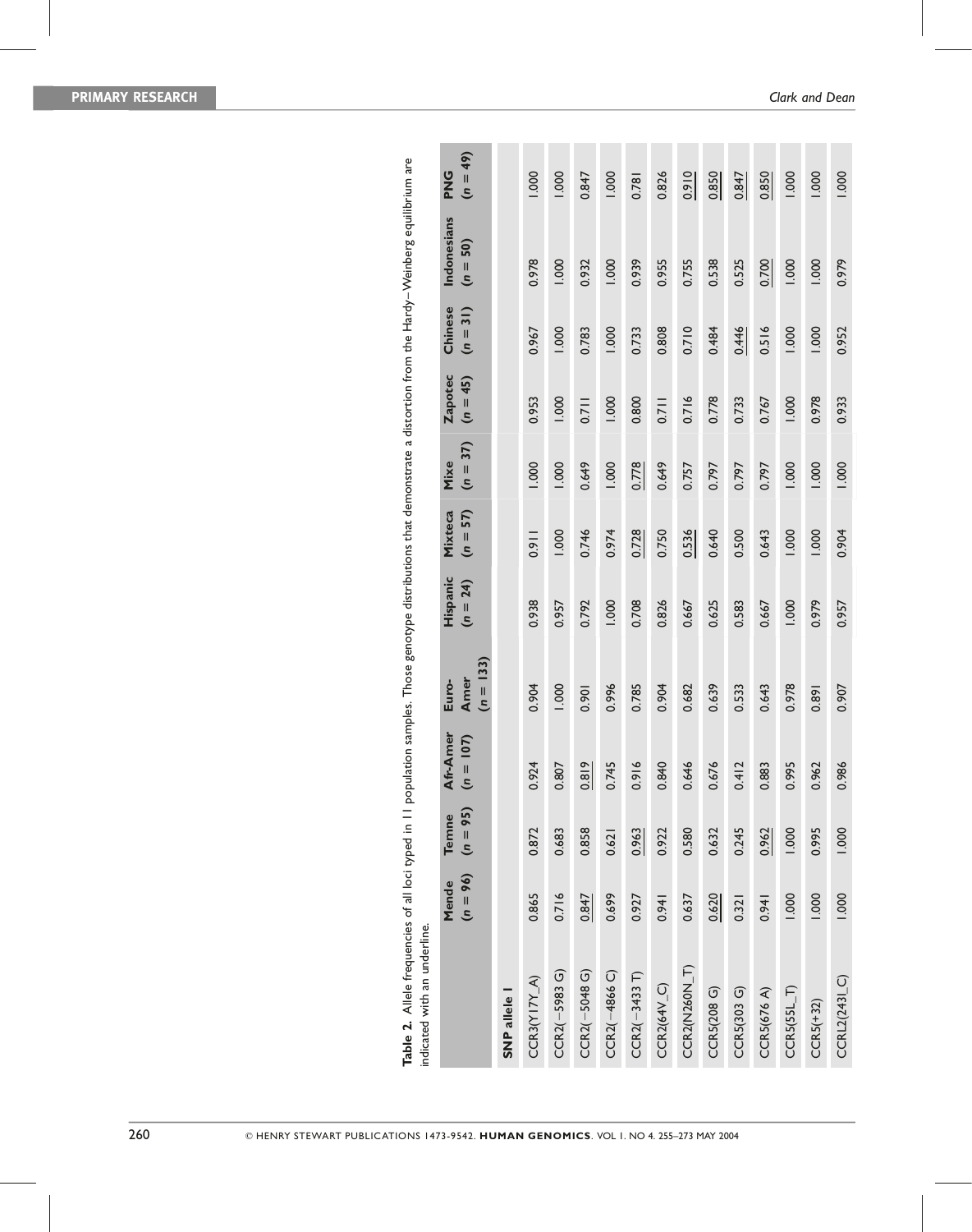| <b>CCRL2(1137 C)</b>                                                                                   | 0.700 | 0.658 | 794<br>O            | 0.996 | 0.979 | 1.000 | 1.000 | 1.000 | 1.000 | 1.000 | 1.000 |
|--------------------------------------------------------------------------------------------------------|-------|-------|---------------------|-------|-------|-------|-------|-------|-------|-------|-------|
| $MCP-I(-362C)$                                                                                         | 0.521 | 0.532 | 570<br>ö            | 0.713 | 0.708 | 0.300 | 0.108 | 0.227 | 0.433 | 0.510 | 0.710 |
| EOTAXIN(-1382 C)                                                                                       | 0.995 | 0.994 | 949<br>0            | 0.776 | 0.848 | 0.991 | 0.986 | 0.988 | 0.919 | 0.904 | 0.860 |
| $MIP-1a(-1541 A)$                                                                                      | 0.816 | 0.830 | $\overline{8}$<br>0 | 0.728 | 0.771 | 0.792 | 0.757 | 0.739 | 0.638 | 0.633 | 0.826 |
| PARC(6793 G)                                                                                           | 0.984 | 0.989 | 953<br>O            | 0.699 | 0.761 | 0.789 | 0.608 | 0.716 | 0.650 | 0.670 | 0.820 |
| PARC(311 A)                                                                                            | 0.696 | 0.676 | 745<br>O            | 0.970 | 0.938 | 1.000 | 1.000 | 1.000 | 0.950 | 0.938 | 0.833 |
| PARC(81 G)                                                                                             | 0.977 | 0.968 | 47<br>ö             | 0.922 | 0.792 | 0.825 | 0.736 | 0.644 | 0.919 | 0.867 | 0.419 |
| PARC(-116 C)                                                                                           | 0.615 | 0.606 | 607<br>ö            | 0.906 | 0.729 | 0.825 | 0.730 | 0.644 | 0.897 | 0.798 | 0.274 |
| MPIF-1(106M_A)                                                                                         | 0.047 | 0.064 | 260<br>ö            | 0.800 | 0.739 | 0.769 | 0.770 | 0.889 | 0.633 | 0.567 | 0.276 |
| CX3CRI(249V_G)                                                                                         | 0.891 | 0.921 | 868<br>O            | 0.724 | 0.761 | 0.750 | 0.750 | 0.800 | 0.984 | 0.919 | 0.784 |
| CX3CRI(280T_G)                                                                                         | 0.990 | 1.000 | 958<br>ö            | 0.842 | 0.875 | 0.804 | 0.757 | 0.811 | 0.983 | 0.889 | 0.796 |
| $ENA(Q56Q_A)$                                                                                          | 0.521 | 0.500 | 605<br>ö            | 0.890 | 0.938 | 0.873 | 0.905 | 0.898 | 0.962 | 0.830 | 0.631 |
| GROI(1086 G)                                                                                           | 0.995 | 1.000 | $-88$<br>ol         | 0.313 | 0.521 | 0.632 | 0.527 | 0.636 | 0.532 | 0.378 | 0.510 |
| <b>GROI(II76 C)</b>                                                                                    | 0.737 | 0.720 | 778<br>O            | 0.996 | 1.000 | 1.000 | 1.000 | 0.989 | 1.000 | 1.000 | 0.990 |
| IP10 (503 C)                                                                                           | 0.734 | 0.814 | 678<br>ö            | 0.553 | 0.771 | 0.945 | 0.971 | 0.942 | 0.967 | 0.875 | 0.792 |
| Abbreviations: Afr-Amer = African-Americans; Euro-Amer = European-Americans; PNG = Papua New Guineans. |       |       |                     |       |       |       |       |       |       |       |       |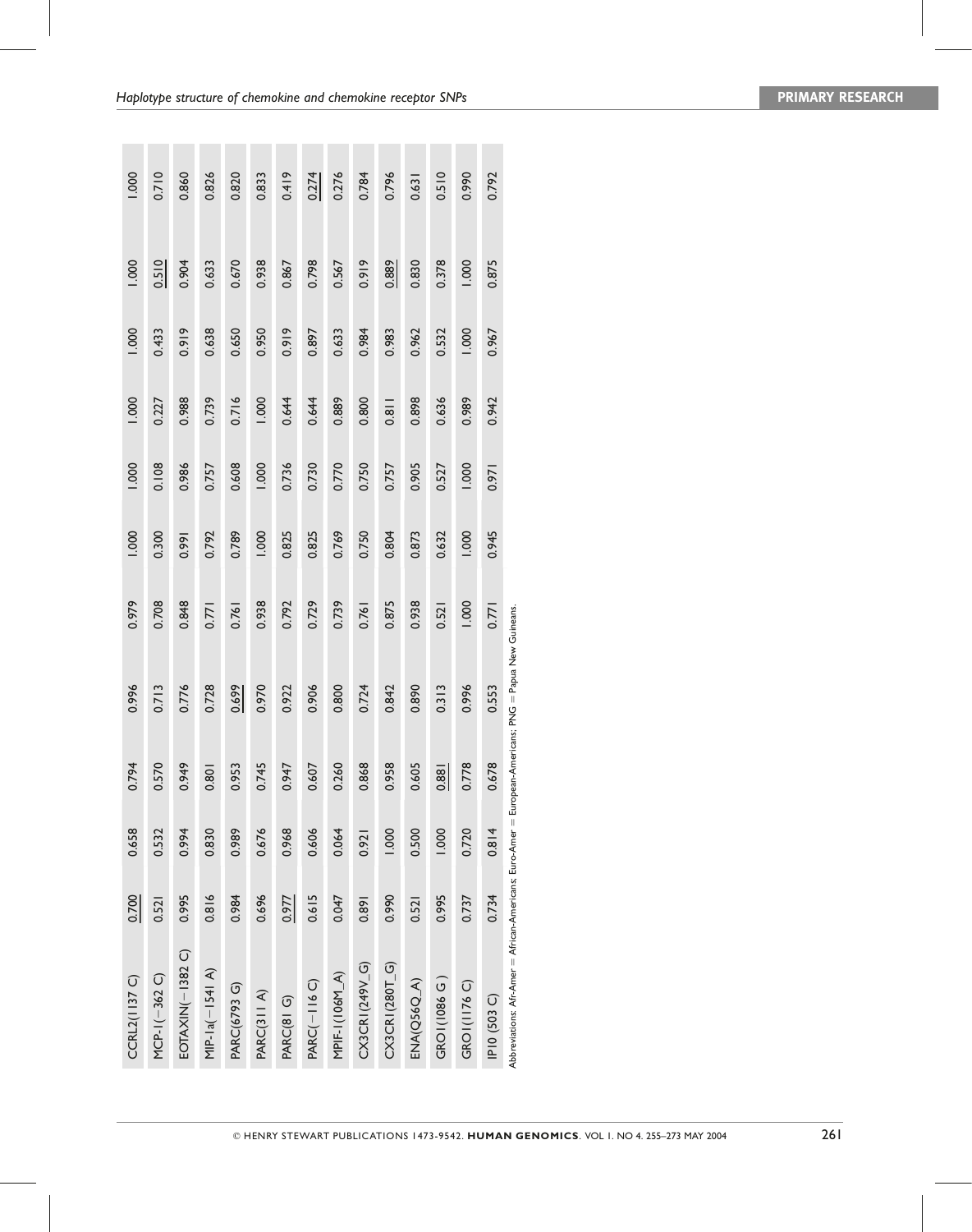|                                       | Table 3. 3p21 haplotype frequencies in 11 population samples. Haplotype diversity values are indicated at the bottom of the table. Haplotype numbers describe haplotypes<br>defined in Clark et al. <sup>43</sup> Only estimated haplotypes ab |                 |                 |                          | ove 3 per cent frequency in any population are listed. The ancestral haplotype is denoted by the box. |                |                |                   |                    |                |               |                  |        |
|---------------------------------------|------------------------------------------------------------------------------------------------------------------------------------------------------------------------------------------------------------------------------------------------|-----------------|-----------------|--------------------------|-------------------------------------------------------------------------------------------------------|----------------|----------------|-------------------|--------------------|----------------|---------------|------------------|--------|
| $\frac{\dot{\mathsf{o}}}{\mathsf{Z}}$ | Haplotype                                                                                                                                                                                                                                      | Mende           | Temne           | <b>Ir-Amer</b><br>ই      | Euro-Amer                                                                                             | Hispanic       | Mixteca        | Mixe              | <b>Zapotec</b>     | Chinese        | Indonesian    | PNG              | Global |
|                                       | <br> <br> <br> <br> <br> <br>                                                                                                                                                                                                                  | 0.143           | 0.100           | 34<br>$\overline{\circ}$ | 0.294                                                                                                 | 0.308          | 0.245          | 0.391             | 0.422              | 0.062          | 0.415         | 0.546            | 0.279  |
| Lŋ,                                   | 11211211111111                                                                                                                                                                                                                                 | 0.029           | 0.056           | 85<br>$\frac{0}{2}$      | 0.089                                                                                                 | 0.187          | 0.255          | 0.351             | 0.254              | 0.158          | 0.053         | 0.100            | 0.147  |
| S                                     | 2 2222                                                                                                                                                                                                                                         | 0.059           | 0.033           | 0.062                    | 0.175                                                                                                 | 0.204          | 0.282          | 0.162             | 0.189              |                | 0.021         |                  | 0.108  |
| $\bullet$                             | 11121121211111                                                                                                                                                                                                                                 | 0.273           | 0.283           | 74<br>$\overline{\circ}$ |                                                                                                       |                | 0.027          |                   |                    |                |               |                  | 0.069  |
| 2                                     | 1222                                                                                                                                                                                                                                           |                 |                 | 0.029                    | 0.173                                                                                                 | 0.109          | 0.027          | 0.014             | 0.011              | 0.165          | 0.158         | 0.035            | 0.066  |
| $\overline{\phantom{a}}$              | 2     22   2                                                                                                                                                                                                                                   | 0.274           | 0.293           | 27<br>$\overline{\circ}$ |                                                                                                       |                |                |                   |                    |                |               |                  | 0.063  |
|                                       | 11111122221111                                                                                                                                                                                                                                 |                 |                 | 0.006                    |                                                                                                       |                | 0.064          | 0.027             | 0.022              | 0.288          | 0.163         | 0.094            | 0.061  |
|                                       | 1111211111111111                                                                                                                                                                                                                               |                 |                 |                          |                                                                                                       |                |                |                   |                    | 0.169          | 0.033         | 0.133            | 0.031  |
| 4                                     | 21111212112                                                                                                                                                                                                                                    |                 |                 | 0.007                    | 0.078                                                                                                 |                | 0.091          |                   | 0.044              | 0.038          | 0.013         |                  | 0.025  |
| $\bullet$                             | 111111111121                                                                                                                                                                                                                                   |                 | 0.006           | 0.024                    | 0.105                                                                                                 | 0.028          |                |                   |                    |                |               |                  | 0.015  |
| $\overline{ }$                        | 2   2                                                                                                                                                                                                                                          |                 |                 |                          | 0.023                                                                                                 | 0.046          |                | 0.055             |                    |                |               |                  | 0.011  |
|                                       | 21121121211111                                                                                                                                                                                                                                 | 0.028           | 0.075           |                          |                                                                                                       |                |                |                   |                    |                |               |                  | 0.009  |
|                                       | 2   22                                                                                                                                                                                                                                         |                 |                 |                          |                                                                                                       |                |                |                   |                    | 0.034          |               | 0.065            | 0.009  |
|                                       | 2                                                                                                                                                                                                                                              |                 |                 | 0.007                    |                                                                                                       |                |                |                   |                    | 0.066          |               | 0.026            | 0.009  |
|                                       | 2121121111111                                                                                                                                                                                                                                  | 0.030           | 0.027           | 22<br>$\frac{0}{2}$      |                                                                                                       |                |                |                   | 0.012              |                |               |                  | 0.008  |
|                                       | 22                                                                                                                                                                                                                                             | 0.032           | 0.011           |                          |                                                                                                       |                |                |                   |                    |                | 0.041         |                  | 0.008  |
|                                       |                                                                                                                                                                                                                                                | 0.040           | 0.012           | 0.026                    |                                                                                                       |                |                |                   |                    |                |               |                  | 0.007  |
|                                       | 111112111111                                                                                                                                                                                                                                   |                 |                 | 65<br>$\frac{0}{2}$      |                                                                                                       |                |                |                   |                    |                |               |                  | 0.006  |
|                                       | 2  2        2                                                                                                                                                                                                                                  |                 |                 |                          |                                                                                                       | 0.042          | 0.009          |                   |                    |                | 0.013         |                  | 0.006  |
|                                       | 11111122211111                                                                                                                                                                                                                                 |                 |                 | 0.005                    |                                                                                                       |                |                |                   |                    |                | 0.053         |                  | 0.005  |
|                                       | 11121111211111                                                                                                                                                                                                                                 |                 |                 | 0.055                    |                                                                                                       |                |                |                   |                    |                |               |                  | 0.005  |
|                                       |                                                                                                                                                                                                                                                | 0.034           |                 | 0.008                    |                                                                                                       |                |                |                   |                    |                |               |                  | 0.004  |
|                                       | 2    222   2                                                                                                                                                                                                                                   |                 |                 | 0.036                    |                                                                                                       |                |                |                   |                    |                |               |                  | 0.003  |
| $\infty$                              | 11111111112111                                                                                                                                                                                                                                 |                 |                 |                          | 0.022                                                                                                 |                |                |                   |                    |                |               |                  | 0.002  |
| ⋖                                     | $ $        2  2                                                                                                                                                                                                                                |                 |                 |                          | 0.004                                                                                                 |                |                |                   |                    |                |               |                  | 0.000  |
|                                       | Heterozygosity                                                                                                                                                                                                                                 | ± 0.016<br>0.82 | ± 0.018<br>0.81 | 0.008<br>$rac{6}{9}$ +   | ± 0.012<br>0.83                                                                                       | 10.034<br>0.82 | 10.017<br>0.79 | $= 0.028$<br>0.70 | $\pm 0.03$<br>0.73 | 10.026<br>0.84 | 10.04<br>0.76 | $0.66 \pm 0.047$ |        |

Abbreviations: Afr-Amer ¼ African-Americans; Euro-Amer ¼ European-Americans; PNG ¼ Papua New Guineans.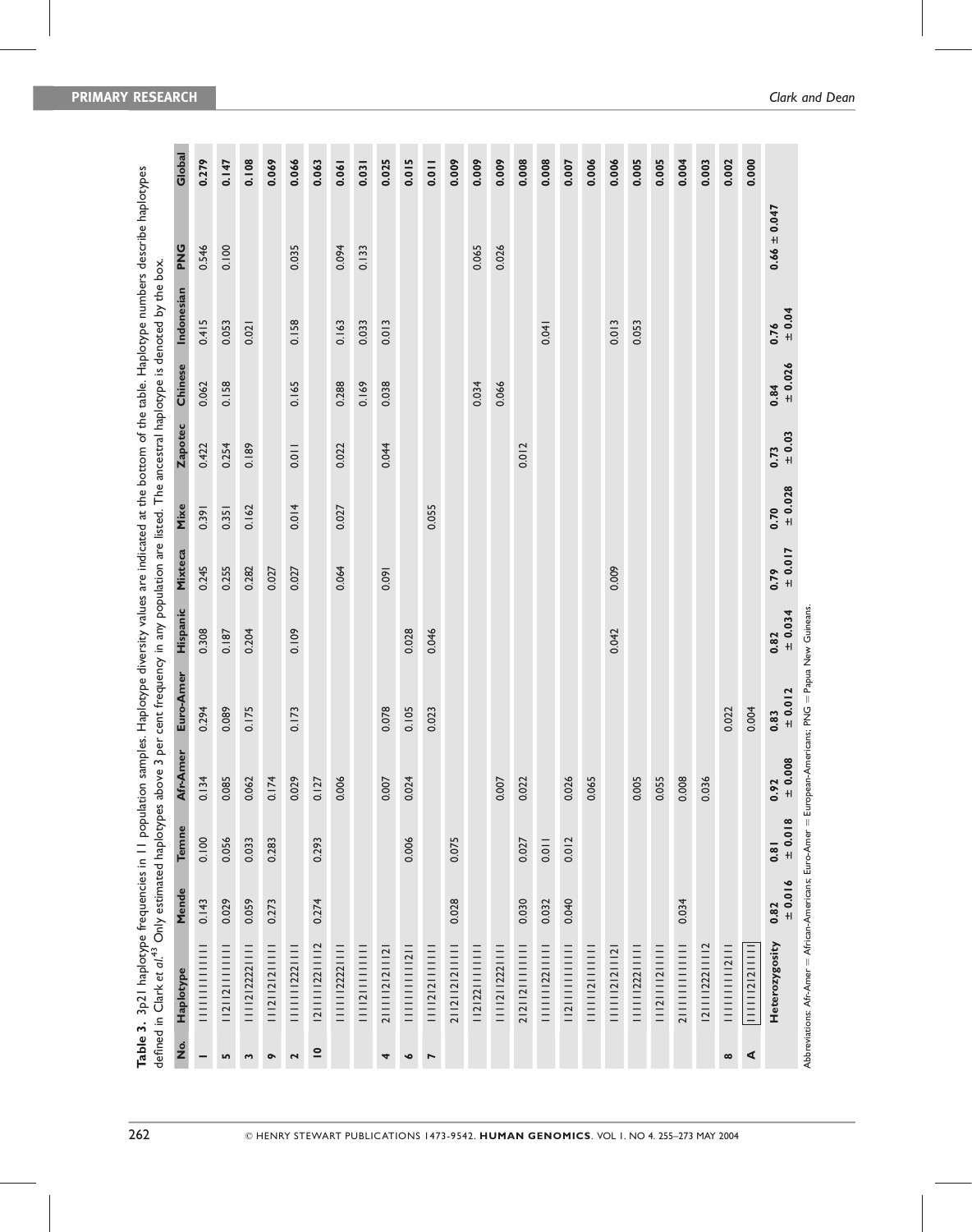listed in Table 3). The haplotype order of these 14 SNPs is indicated in Table 1. Nine of these haplotypes, listed in Table 3, have previously been resolved unambiguously by pedigree analysis of 40 CEPH families. 41 Eight of the nine pedigreephased haplotypes were among the most frequent in the global set of haplotypes in the population samples, and the remaining haplotype (11111111112111) is defined by the CCR5(L55Q) allele, which is apparently specific to European-derived populations.

MLOCUS was unable to resolve haplotypes for 37 of the 728 individuals in the analysis of all population samples because of missing genotype data. MLOCUS will drop individuals with two or more missing genotypes from the haplotype estimation. This yields an analysis dropout rate of 5.1 per cent for the 3p21 data. Of the 14 SNPs typed for this analysis, only seven were polymorphic in all 11 population samples. All polymorphic SNPs, even those with low frequency (1 per cent), were included in the haplotype estimation for each population sample. Of the 25 haplotypes presented in Table 3, two are present in every population: those designated as haplotype 1 (11111111111111) and haplotype 5 (11211211111111). The 11 haplotypes that have a frequency of at least 1 per cent in the total sample  $(2n = 1, 382)$  comprise 87.5 per cent of the total variation of all haplotypes. The remaining 12.5 per cent of the variation is explained by 37 haplotypes, all of which are found in four or fewer population samples.

Almost half (22) of the total number of haplotypes (48) are unique to one population sample. One unique haplotype (11111121211111), which was confirmed empirically by a previous pedigree analysis of the CEPH grandparent sample<sup>41</sup> (included here in the European-American group), was determined by direct sequencing of primates to be the ancestral or 'root' haplotype. Nearly half of the unique haplotypes (nine out of 22) are found in the African-American sample. The African-American sample is the most diverse, with a total of 27 haplotypes. The heterozygosity values calculated from the haplotype frequencies confirm this, as the African-American sample has the highest heterozygosity at  $0.92 \pm 0.008$ . The Mixe sample from Mexico is the least diverse, with only six haplotypes. The heterozygosity for the Mixtec-E and the PNG samples were the lowest of the 11 population samples, with values of  $0.70 \pm 0.028$  and  $0.66 \pm 0.047$ , respectively.

#### Population-specific patterns of linkage disequilibrium in 3p21

Pairwise comparisons between all polymorphic SNPs using unphased genotypes yields a generally high degree of linkage disequilibrium across the entire 150 kb region in most of the populations (Figure 1). Notable patterns include the relatively intact strong linkage disequilibrium between SNPs in CCR2 and CCR5 in the Native African populations [Mende (1a) and

Temne (1b)]. In these populations, there is a distinct lack of linkage disequilibrium between CCR3(Y17Y) and other SNPs in the region. By comparison, the African-Americans (1c) appear to have the least linkage disequilibrium of any of the populations, with CCR3(Y17Y) (SNP 1) and CCR2(N260N) (SNP 7) showing the most evident breakdown in pairwise linkage disequilibrium with other SNPs. Compared with the Native African populations and the African-Americans, linkage disequilibrium  $(D' = 1)$  is maintained between SNPs CCR3(Y17Y) and CCRL2(I243V) at opposite ends of the region in the Mixteca (1f) and the Chinese (1i), and somewhat less so in the European-Americans  $(D' = 0.8)$  (1d). The less frequent alleles at these SNPs occur almost exclusively on haplotype 4 (21111121211121) in these populations. Although the intact haplotype 4 is absent in African-Americans and Africans [as CCRL2(I243V) is not polymorphic in these populations], some long-range linkage disequilibrium is evident in these samples. The other SNP typed in CCRL2, 1137 C/G, is polymorphic in Africans, and shows significant linkage disequilibrium  $(D' = 1.0)$  with CCR3(Y17Y) in the Temne (1b) specifically.

Long-range linkage disequilibrium  $(D' = 1.0)$  exists in the Mende (1a) between an SNP in the CCR2 promoter  $(-5983 \text{ G/A})$  and CCRL2(1137 C/G). The less frequent alleles at these SNPs ( $-5983A$  and 1137G) are both carried on the same high frequency haplotype 10 (12111112211112) almost exclusively in the Native Africans populations. Of the Native American populations, the Zapotecs (1h) show a distinct lack of long-range linkage disequilibrium, particularly in pairwise comparisons with CCR3(Y17Y), when compared with the Mixteca (1f) and the Mixe (1g) populations. Finally, the Chinese (1i), Indonesians (1j) and PNGs (1k) all exhibit a relative breakdown in linkage disequilibrium between CCR2(-3455) (SNP 5) and SNPs in CCR5.

### Haplotype blocks and 'tag' SNPs on 3p21

Haplotype blocks and htSNPs were accessed in all 11 population samples; these results are catalogued in ftp:// ftp.ncifcrf.gov/pub/users/goldb/. For seven of these population samples, the two tests, the FGT and the minimal- $D'$ method (set to  $D' = 0.80$ ), indicate the same haplotype block structure for 3p21. For the remaining four populations (African-Americans, Mixteca, Mixe and Zapotecs), the FGT detects more blocks than the minimal- $D'$  test. For example, the minimal- $D'$  analysis finds four blocks in the African-American data, while the FGT generates seven blocks by splitting CCR2(V64I), CCR5(208) and CCRL2(1137) each into separate blocks. With the FGT, ten of the 11 populations (all except the PNG) demonstrate a break between  $CCR2(N260N)$  and  $CCR5(208)$ . This result indicates a past recombination event somewhere in the 20 kb between CCR2 and CCR5. The CEPH pedigree haplotypes support this, as, although there is no direct observation of a recombination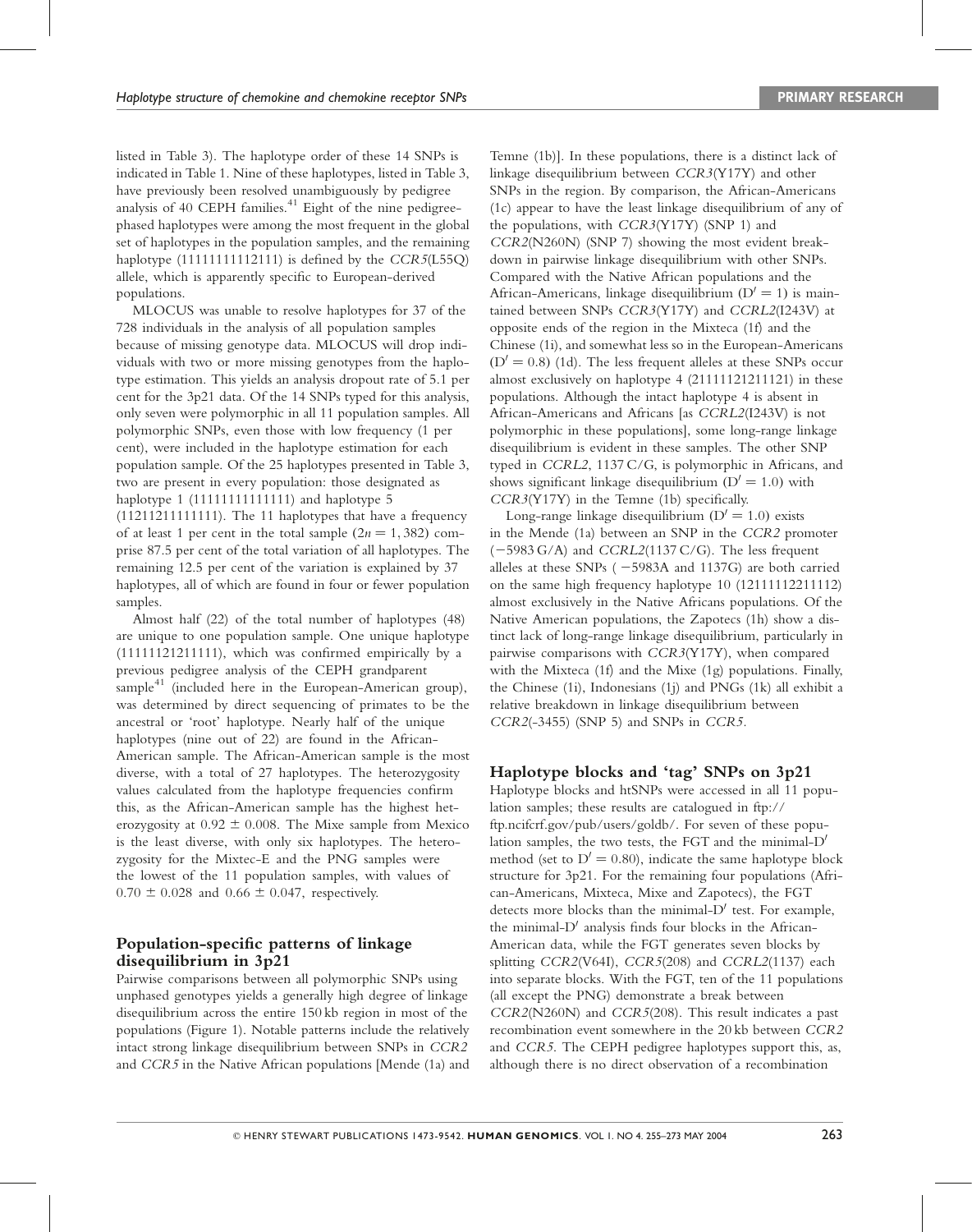

Abbreviations: Euro-Americans = European-Americans;  $PNG =$  Papua New Guineans.

event in the pedigree data, one haplotype (11112121211121) appears to be a recombinant of haplotypes 4 (211111121211121) and 7 (11112121111111).<sup>41</sup> Only three analyses (Mixteca, Chinese and Indonesians) indicate that CCR3 and CCR2 are in the same block, while the data from the other eight populations all indicate a break in block structure in the 80 kb between these two genes. Additionally, the FGT detects an intact block that includes SNPs in the CCR5 and CCRL2 genes (30 kb apart) in five populations (African-Americans, European-Americans, Hispanics, Mixteca and Indonesians). Conversely, the FGT analysis of the Temne (African) and the Zapotec (Native Mexican) samples shows breaks in both of these intergenic regions (ie between CCR3-CCR2 and CCR5-CCRL2), which supports the linkage disequilibrium patterns illustrated in Figure 1.

Analysis of the total sample  $(n = 728)$  indicates that nine htSNPs are sufficient to explain all of the haplotypes above 1 per cent (of haplotypes listed in Table 3). The htSNP utility<sup>53</sup> generated eight equivalent sets of nine SNPs (see supplementary data on page 272). This analysis demonstrated that  $CCR2(-5983)$ and CCRL2(1137) are binary equivalents, which corroborates the linkage disequilibrium results for the Native African populations (the Mende and Temne samples). The 32 bp deletion in CCR5 (del32) was chosen as an htSNP, as it describes a distinct haplotype in all populations in which it is polymorphic.  $CCR5(L55Q)$  — a relatively rare SNP specific to European-Americans —was not chosen as an htSNP, although it would need to be genotyped to capture that particular haplotype (number 8 in Table 3) in European-derived populations.

#### Ancestral haplotypes and networks on 3p21

The 'root' haplotype, determined by sequencing four primate species for each SNPs, was found very infrequently in the total set of estimated haplotypes of SNPs in 3p21 and 17q11-12. The root haplotype is indicated by an 'A' in the RM haplotype network of the 3p21 SNPs described in Figure 2. The 3p21 'root' haplotype (11111121211111) differs from the most common haplotype (11111111111111), which is found at nearly 30 per cent in the total sample, by two mutations. The 'allele 2' of these two SNPs, CCR2(N260N\_C) and CCR5(303A), are at high frequencies in the African populations (at 0.42 and 0.75, respectively, in the Temne population sample). These two SNPs are polymorphic in all 11 populations surveyed.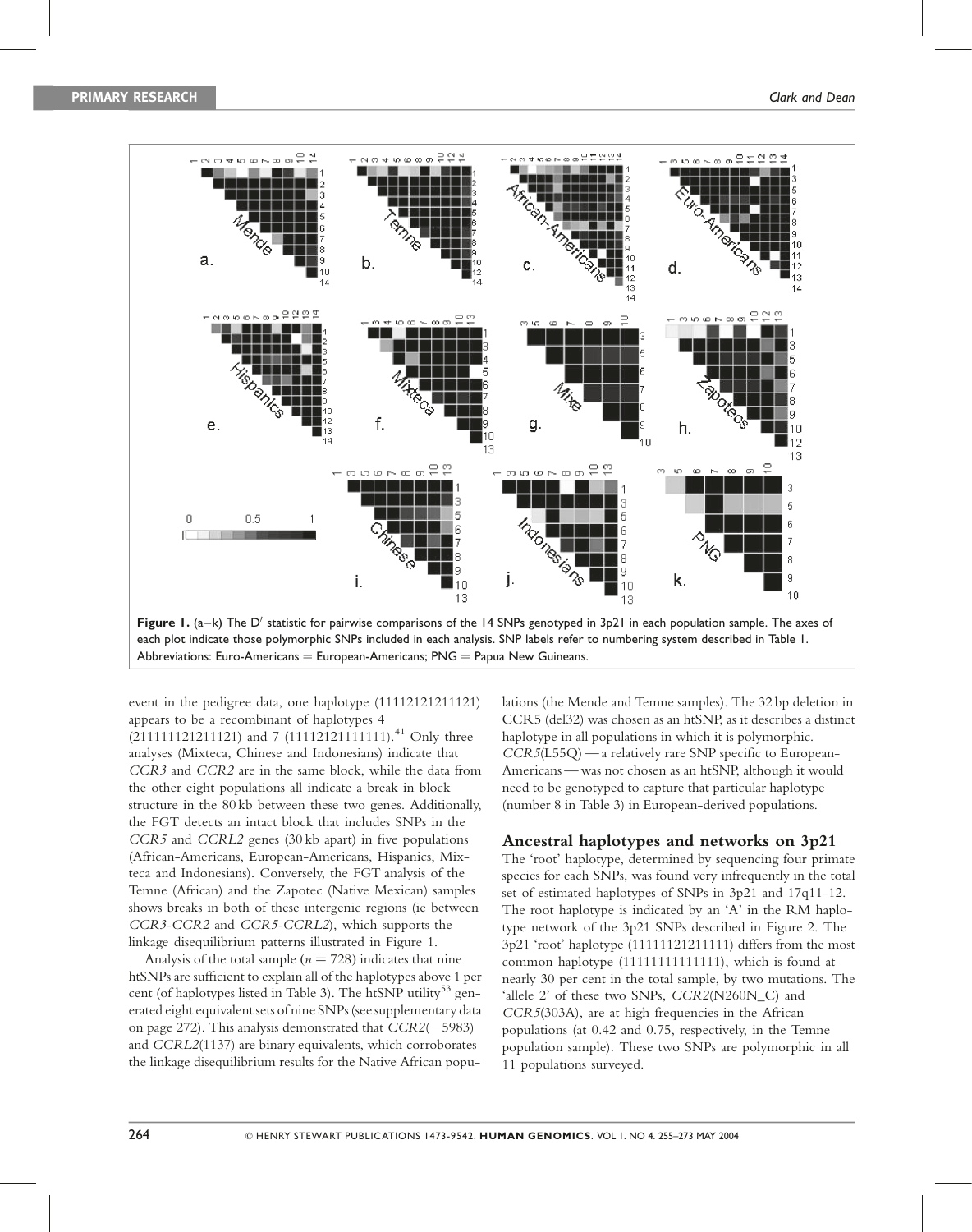

The 'root' haplotype differs from the most common haplotype in the African samples (111121121211111), by the change from a C to a G at  $CCR2(-4866)$ , a SNP that is virtually African-specific. The only other populations that are polymorphic at this locus are the Mixtec and the Zapotecs from southern Mexico, and this is probably due to a recurrent mutational event. The 'root' haplotype also differs from haplotype 4 (21111121211121) by two mutational events at the extremes of the 150 kb region.

### Haplotypes and heterozygosity on chromosome 17q11-12

The EM algorithm generated 30 distinct haplotypes (22 haplotypes above 2 per cent in any one population are listed in Table 4) from the six SNPs typed in three chemokine genes in the 79 kb region of chromosome 17q11-12. Twelve of these haplotypes were found in the CEPH grandparent sample and were phased unambiguously by pedigree analysis of 40 CEPH families. <sup>4</sup><sup>1</sup> MLOCUS estimation was unable to determine haplotypes for 22 of the 724 individuals (in 11 population samples) because of missing genotype data, which yielded a dropout rate of 3.1 per cent for the 17q11-12 haplotype analysis. The two most frequent haplotypes (111111) and (211111) out of the 30 haplotypes in the total set are found in all 11 population samples. These two haplotypes differ by

just one mutation, a change from A to G at MPIF1(M106V). 'Allele 2' (106V) at this SNP is at very high frequency in the African populations surveyed, and the haplotype defined by this SNP (211111) is the most frequent in these samples (Mende at 0.49 and Temne at 0.51).

The 15 most frequent haplotypes (at least 1 per cent in the total sample) comprise 97.5 per cent of the total variation of all haplotypes. All 15 of these haplotypes are present in more than one population sample. Of the 15 haplotypes that comprise the remaining 2.5 per cent, 11 are unique to just one population. The 'root' haplotype (121112) — determined by direct sequencing of four primate species — is only found in the Temne, a population in West Africa, at a frequency of 0.02. The most haplotypes were found in the African-American (14), Temne (14) and PNG (13) samples. While the African-American sample exhibited one of the highest heterozygosity values (0.81  $\pm$  0.019), however, the Temne (0.68  $\pm$  0.029) and the PNG (0.67  $\pm$  0.054) had the lowest of the 11 population samples. This is because the haplotype distributions of both the Temne and PNG samples were dominated by one haplotype with a frequency of at least 0.50, while the distributions of the haplotypes is more dispersed in the African-American sample. Two Asian populations, the Chinese  $(0.84 \pm 0.023)$  and the Indonesians  $(0.84 \pm 0.022)$ , also had relatively high heterozygosity values compared with the rest of the samples.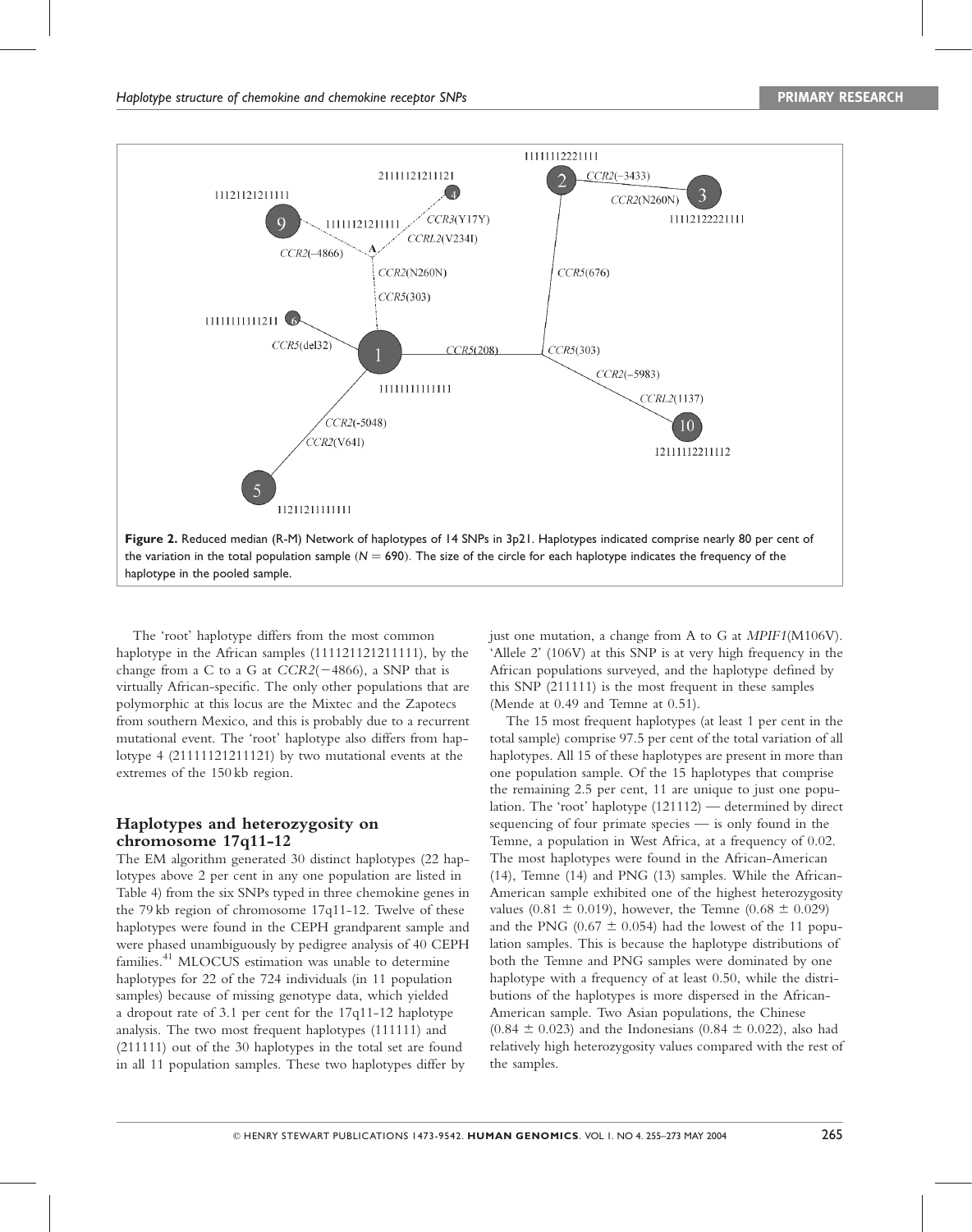|                                                                                | Global<br>freq     | 0.2570            | 0.2034        | 0.1217        | 0.0976 | 0.0709 | 0.0607    | 0.0323 | 0.0318   | 0.0191    | 0.0199                   | 0.0163   | 0.0143         | 0.0154       | 0.0085         | 0.0056         | 0.0034 | 0.0045 | 0.0017 | 0.0029 | 0.0015 | 0.0025 | 0.0020 |                                          |                                                                                                        |
|--------------------------------------------------------------------------------|--------------------|-------------------|---------------|---------------|--------|--------|-----------|--------|----------|-----------|--------------------------|----------|----------------|--------------|----------------|----------------|--------|--------|--------|--------|--------|--------|--------|------------------------------------------|--------------------------------------------------------------------------------------------------------|
|                                                                                | <b>PNG</b>         | $\frac{1}{2}$     | 0.05          | 0.04          | 0.54   | 0.03   | 0.02      | 0.03   |          |           | 0.01                     | 0.07     | 0.01           |              | 0.06           |                |        |        |        |        |        | 0.01   |        | $= 0.054$<br>0.67                        |                                                                                                        |
|                                                                                | Indonesian         | 0.30              | 0.18          | 0.18          | 0.09   | 0.05   | 0.02      | 0.09   |          | 0.01      | 0.01                     |          |                |              | 0.03           |                |        | 0.01   |        |        |        |        | 0.02   | $0.84$<br>$\pm 0.022$                    |                                                                                                        |
|                                                                                | Chinese            | 0.26              | 0.22          | $\frac{1}{2}$ |        | 0.08   |           | 0.15   | 0.08     |           |                          |          | 0.06           |              |                | 0.03           |        |        |        |        |        |        |        | $= 0.023$<br>0.84                        |                                                                                                        |
|                                                                                | <b>Zapotec</b>     | 0.29              | 0.09          | 0.23          | 0.02   | 0.32   |           |        | 0.02     |           |                          |          | 0.01           |              |                |                |        |        |        |        |        | 0.02   |        | $= 0.021$<br>0.76                        |                                                                                                        |
|                                                                                | Mixe               | 0.36              | 0.03          | 0.20          | 0.16   | 0.06   |           |        | 0.14     |           |                          |          |                |              |                |                |        |        |        | 0.03   |        |        |        | $0.78$<br>$\pm 0.029$                    |                                                                                                        |
|                                                                                | Mixteca            | 0.47              | 0.14          | 0.21          | 0.09   | 0.09   |           |        |          |           |                          |          |                |              |                |                |        | 0.01   |        |        |        |        |        | $0.71$<br>$\pm 0.031$                    |                                                                                                        |
|                                                                                | Hispanic           | 0.41              | 0.07          | 0.12          | 0.14   | 0.08   |           | 0.05   | 0.05     |           |                          | 0.04     | 0.02           |              |                | 0.02           |        |        |        |        |        |        |        | $0.80$<br>$\pm 0.042$                    |                                                                                                        |
|                                                                                | Euro-Amer          | 0.46              | $\frac{1}{2}$ | 0.21          | 0.02   | 0.05   | 0.03      | 0.03   | 0.06     |           |                          |          | 0.02           |              |                |                |        |        |        |        |        |        |        | $0.71$<br>$\pm 0.023$                    | Abbreviations: Afr-Amer = African-Americans; Euro-Amer = European-Americans; PNG = Papua New Guineans. |
| population are listed. The inferred ancestral haplotype is denoted by the box. | Afr-Amer           | 0.12              | 0.35          | 0.03          | 0.01   | 0.04   | 0.16      |        |          | 0.06      | 0.07                     | 0.03     | 0.03           | 0.08         |                | $\overline{0}$ |        | 0.01   |        |        |        |        |        | $\frac{9}{10}$<br>$\frac{1}{10}$<br>0.81 |                                                                                                        |
|                                                                                | Temne              | 0.03              | 0.51          |               | 0.01   |        | 0.23      |        |          | 0.07      | 0.05                     | 0.02     |                | 0.03         | 0.01           |                | 0.01   |        |        |        | 0.02   |        |        | 10.029<br>0.68                           |                                                                                                        |
|                                                                                | Mende              | 0.02              | 0.49          |               |        |        | 0.21      |        |          | 0.07      | 0.07                     | 0.02     |                | 0.06         |                |                | 0.02   | 0.02   | 0.02   |        |        |        |        | 10.029<br>0.70                           |                                                                                                        |
|                                                                                | Haplotype          | III<br>III<br>III | $211111$      | 111122        | 222111 | 22 1   | 221211    | 211122 | 111121   | $211112$  | 221212                   | 2 2      | 11112          | 221111       | 221222         | 121212         | 222112 | 211121 | 221112 | 222122 | 21112  | 122122 | 22  2  | Diversity<br>Hap.                        |                                                                                                        |
|                                                                                | $\dot{\mathsf{z}}$ |                   | 2             | 3             | 4      | Lŋ     | $\bullet$ | N      | $\infty$ | $\bullet$ | $\overline{\phantom{a}}$ | $\equiv$ | $\overline{2}$ | $\mathbf{r}$ | $\overline{4}$ | $\overline{5}$ |        |        |        |        | ⋖      |        |        |                                          |                                                                                                        |

Table 4. Haplotype frequencies of six single nucleotide polymorphisms in the 17q12 chemokine gene cluster in 11 population samples. Only those estimated haplotypes above 2 per cent in any one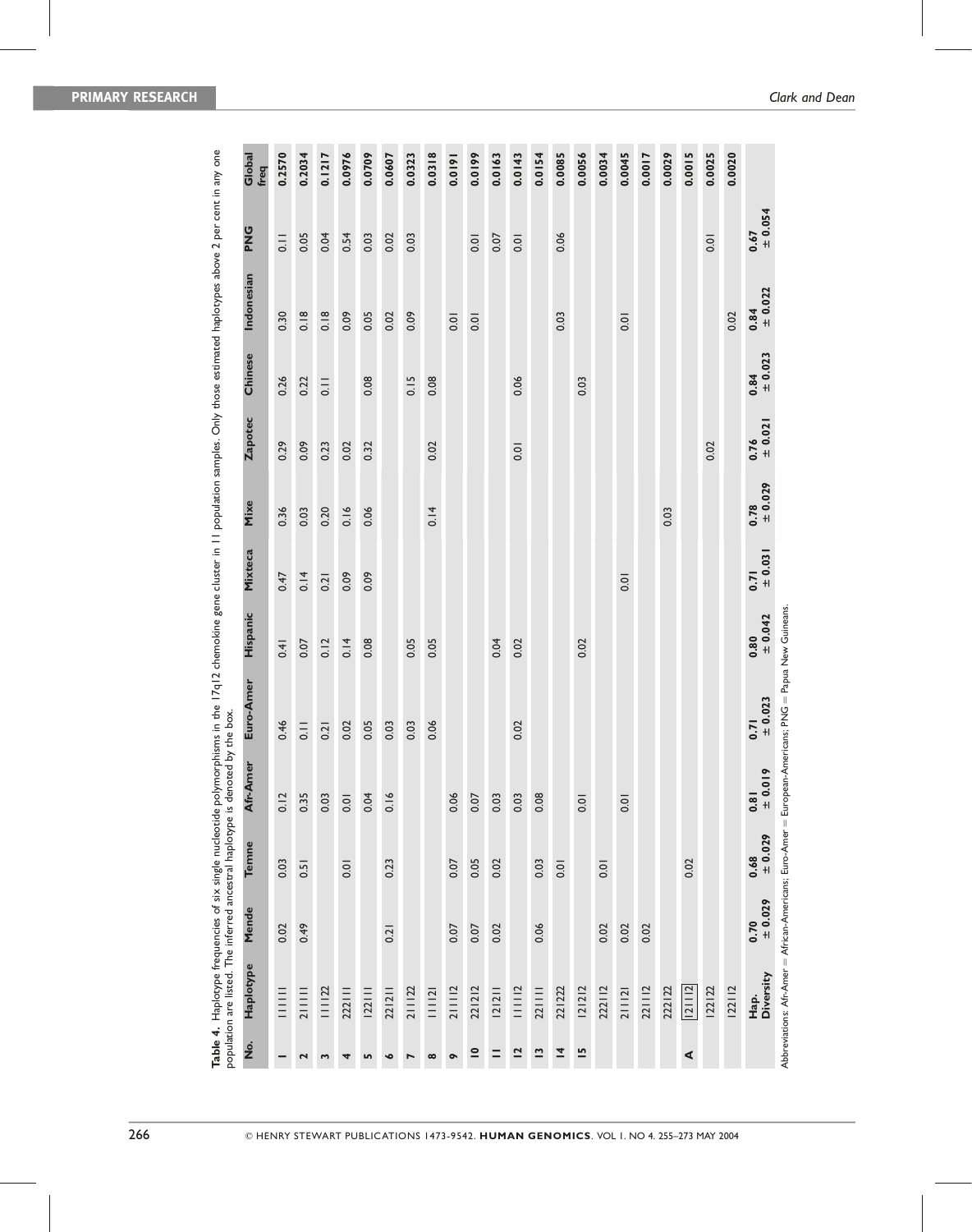## Population-specific patterns of linkage disequilibrium in 17q11-12

Figure 3 describes the results of pairwise comparisons (D') for the six SNPs typed in MPIF-1, PARC and MIP-1 $\alpha$  in each of the 11 population samples. Overall, there appears to be more heterogeneity in patterns of linkage disequilibrium when compared with the 3p21 region, although it must be noted that this analysis of 17q11-12 has a somewhat lower resolution. Pairwise comparisons between SNPs indicate strong linkage disequilibrium  $(D' > 0.8)$  in seven of the populations between PARC(6793) and  $MIP-1\alpha(-1541)$ , which are 20.5 kb apart. The notable exception isa Native African population sample (Temne) which has very little linkage disequilibrium between these two SNPs  $(D' = 0.1)$ . It is interesting to note that the two African populations (the Mende and Temne) have distinctly different patterns of linkage disequilibrium across the 79 kb region, by contrast with the similarity of the analyses of the 3p21 SNPs.

Strong linkage disequilibrium is observed in the Chinese, and less so in the Mixe, between SNPs in the PARC gene (311 and 6793) and MPIF1(M106V), which is 50 kb away. This result

is distinctly different from the pattern observed in the other nine populations as well as the pedigree-phased CEPH grandparents  $(n = 103)$ , in which there is no significant linkage disequilibrium between MPIF1(M106V) and any of the other five SNPs included in the 79 kb region. <sup>4</sup><sup>1</sup> Whereas the other populations exhibit more moderate long-range linkage disequilibrium across this region, pairwise comparisons in Mixteca and Zapotec population samples indicate that strong linkage disequilibrium is maintained at the extremes of the region, as every SNP is in linkage disequilibrium with  $MIP-1\alpha$  $(-1541)$ , even *MPIF1*(M106V).

## Ancestral haplotypes on 17q11-12

The ancestral haplotype (121112) is infrequent in the total population sample (less than 1 per cent). The EM algorithm results indicate that the Temne population sample was the ancestral haplotype, at a frequency of 2 per cent. The minor alleles as the distinguishing loci for this haplotype [PARC  $(-116 \text{ T})$  and MIP-1 $\alpha$ (-1541 C)] are at relatively high frequencies in all population samples, particularly in the



**Figure 3.** (a–k). The D' statistic for pairwise comparisons of the 6 SNPs genotyped in MPIF-1, PARC, and MIP-1 $\alpha$  on 17q11-12 in each population sample. The axes of each plot indicate those polymorphic SNPs included in each analysis. SNP labels refer to numbering system described in Table 1.

Abbreviations: Euro-Americans  $=$  European-Americans; PNG  $=$  Papua New Guineans.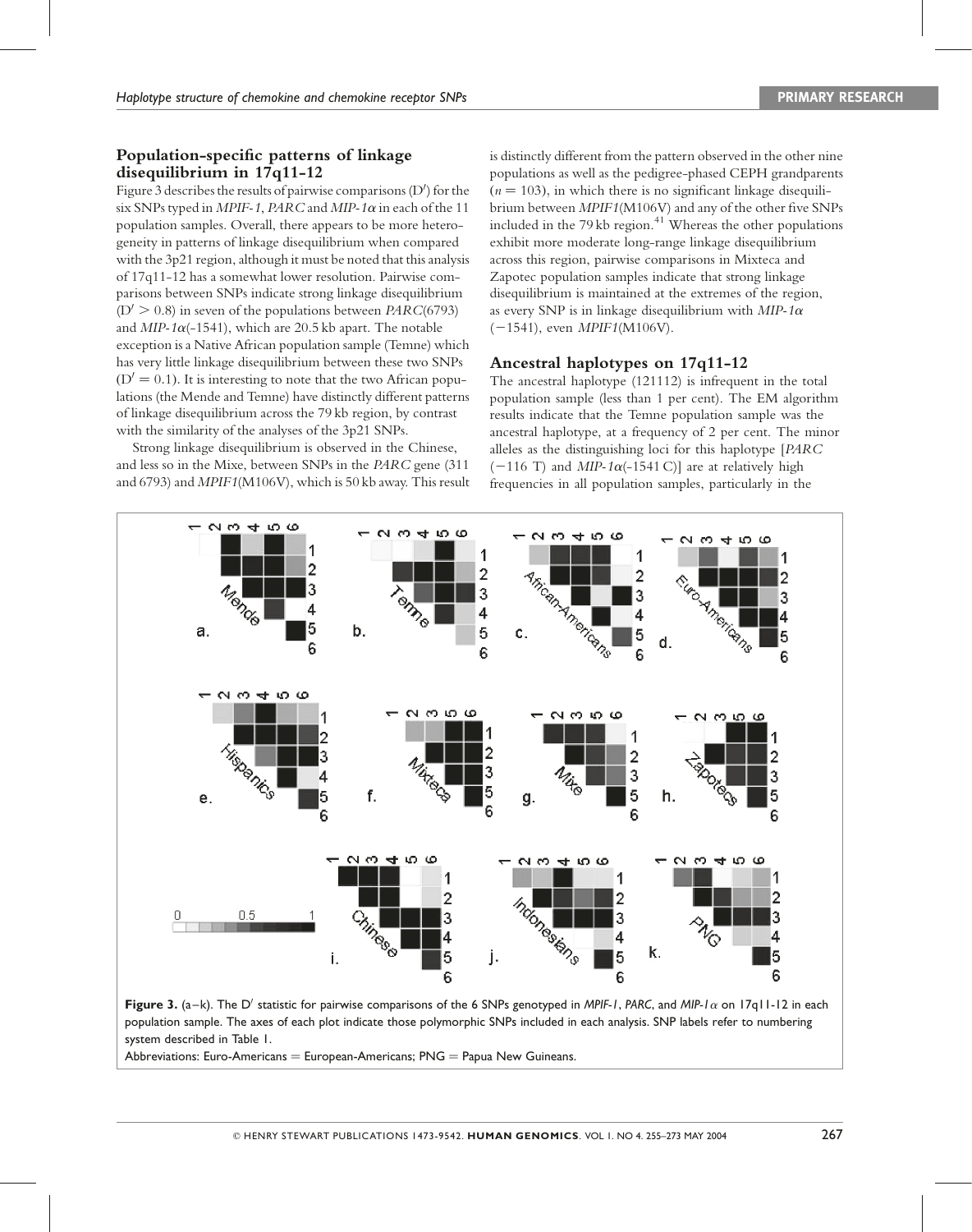African populations, where they range between 40 and 50 per cent. Only two haplotypes in the set of the 15 most frequent are just one mutation away from the ancestral haplotype: haplotype 12 (111112) and haplotype 15 (121212) — both of which are found at around 1 per cent in the total population sample and in populations other than the Africans.

Recombination, in particular, seems to have generated the diversity of haplotypes observed in the combinations of six SNPs on 17q11-12. This recombination hampers efforts to distinguish the structure of relationships between haplotypes. Attempts to find a definitive haplotype network was impossible due to the parallel pathways that exist in this dataset. To define the overall pattern of variation, and to determine the relationship between haplotypes in each 'block', it will be necessary to type more SNPs within these genes and in intergenic regions.

#### Patterns of population differentiation

The distributions of estimated haplotype frequencies for both the 3p21 data and the 17q11-12 data were compared between the 11 population samples to calculate  $F_{ST}$  statistics, or the proportion of haplotype diversity that is attributable to differences between populations. Significance of the  $F_{ST}$  statistic was determined by randomly permuting haplotypes among populations, and those values that were not significant are highlighted in italics in Tables 5 and 6. For the 3p21 region (Table 5), several populations exhibited limited differentiation, apparently due to geography. The Mende and Temne — two populations in Sierra Leone, in West Africa — did not show significant differences in the distribution of haplotypes. Likewise, the Hispanic sample did not have a significantly different haplotype composition from the populations sampled in southern Mexico: the Mixteca, Mixe and the Zapotecs. This could be a result of Native American admixture in the Hispanic individuals sampled. The only two populations not to have significant results for the exact test of population differentiation for the 3p21 haplotypes <sup>5</sup><sup>2</sup> were the Mixe sample and the Zapotecs. The most diverse populations were the Temne and the PNGs, with an  $F_{ST}$  of 0.210.

The 17q12 haplotypes showed a similar pattern of population clustering (Table 6), although for this dataset the distribution of haplotypes in the Indonesian sample showed similarity to the Chinese ( $F_{ST} = 0.002$ ) and, surprisingly, the Hispanic sample ( $F_{ST} = 0.011$ ). The overall level of higher population differentiation is apparent with the 17q11-12 data, as the  $F_{ST}$  values were generally greater than those determined by the analysis of the 3p21 SNPs. Again, the Temne and the PNG sample showed the most differentiation, with an  $F_{ST}$  of 0.303.

## **Discussion**

#### Interpretations of haplotype structure on 3p21

A haplotype block can be defined as a region in which a small proportion of pairwise comparisons of markers show evidence

for historical recombination. <sup>5</sup><sup>7</sup> Under this definition, often greater than 90 per cent of the sample possesses only two to five haplotypes within a block. <sup>5</sup>7,<sup>63</sup> Using the methods described by Gabriel et al.,<sup>56</sup> allelic association between pairs of SNPs is estimated by the  $D'$ -statistic and haplotype blocks consist of regions of contiguous SNPs with adjacent pairwise D' values over a threshold value (set at  $D' \geq 0.8$  for this analysis). Others propose a haplotype block definition that describes the distribution of recombination crossovers between loci using a modification of the FGT. 56

These different 'philosophies' underlying haplotype block definitions can result in ambiguity in the reconstruction of haplotype structure in a region of interest, such as the chemokine receptor genes on chromosome 3p21. For the 14 polymorphisms scattered over the 150 kb region of 3p21, the variation in the total population sample is explained by 11 haplotypes above 1 per cent in the 11 population samples. All of these haplotypes are found in more than one population. There is evidence that long-range linkage disequilibrium exists between SNPs in the extremes of the 150 kb region, and that linkage disequilibrium has remained intact on one haplotype (haplotype 4) long enough to be present (at relatively low frequencies) in several populations on different continents. Moreover, linkage disequilibrium has remained intact between two SNPs, one in the CCR2 promoter  $(-5983 \text{ G/A})$  and the other in CCRL2(1137 C/G), approximately 50 kb from each other, long enough for the haplotype bearing both these mutations haplotype 10 to reach nearly 30 per cent in the African population sample.

Despite what appears to be long-range linkage disequilibrium, a potential past recombination event between CCR5 and CCR2 is evident in ten geographically distinct populations. The 'global' presence of this break between CCR2 and CCR5 could indicate a relatively old recombination event between two common haplotypes (haplotypes 4 and 7), or recurrent recombination in this region. Under both definitions used here (the minimum-linkage disequilibrium and the FGT), the 150 kb on 3p21 consists of at least two haplotype blocks in each of the 11 population samples. Where the results differed between the two methods, the FGT consistently generated a greater number of haplotype blocks. While the resolution of the analysis of 3p21 presented here is low (14 SNPs in 150 kb), these results indicate that definitions of haplotype blocks are very dependent on the method used to detect them — even in a region of relatively strong linkage disequilibrium. Additionally, the population-specific patterns of haplotype blocks observed here in 3p21 echoes a previous cautionary note about using a single population sample to describe the structure of variation and haplotypes in a disease candidate region. <sup>33</sup> The variation in haplotype structure between populations can affect which SNPs are chosen as haplotype 'tags'. As indicated from the results presented here, using the htSNPs determined from the CEPH grandparent sample (Europeans) would not be sufficient to describe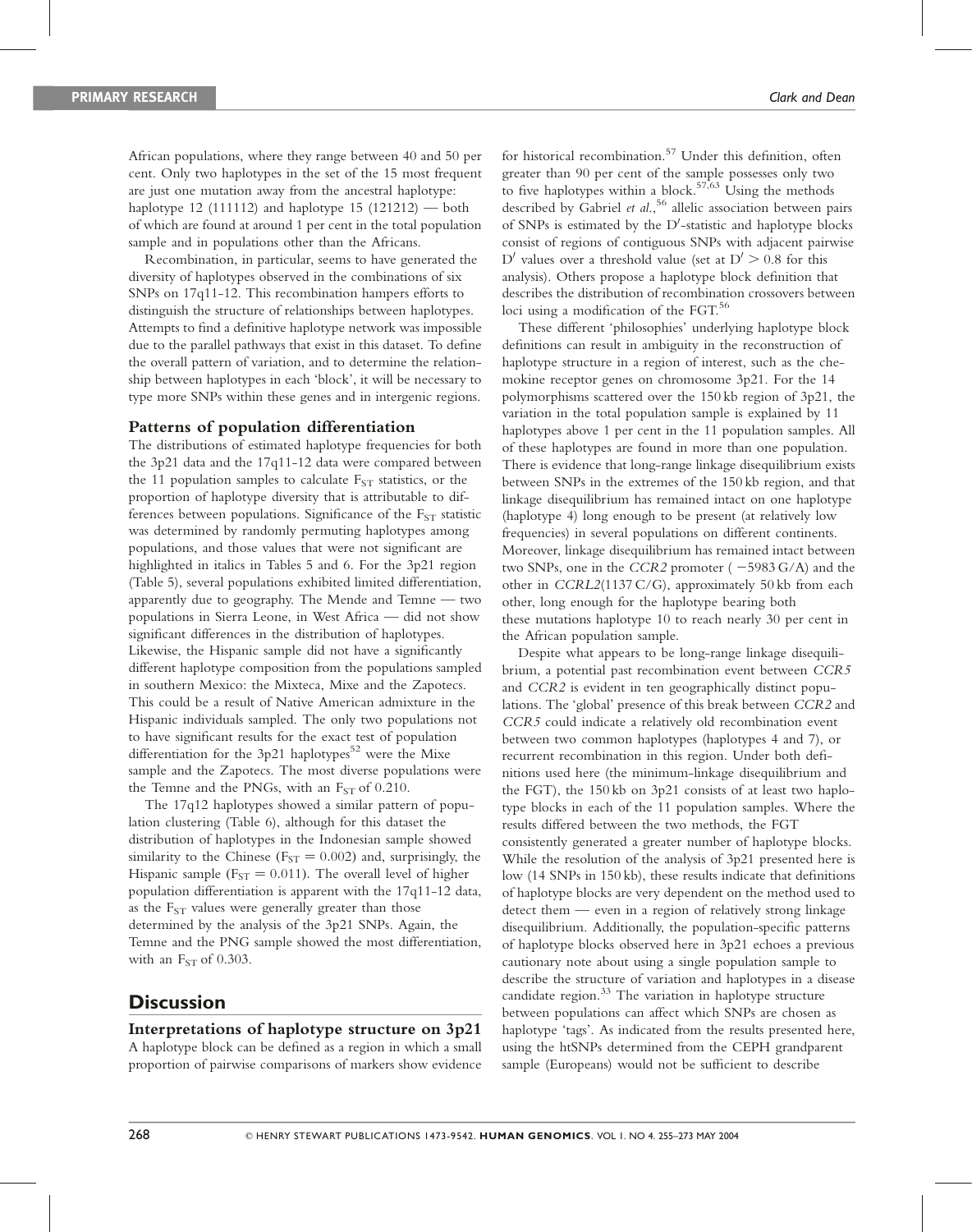|                 |       |       |          | Table 5. F <sub>ST</sub> values calculated from 3p21 haplotype frequencies. Those F <sub>ST</sub> values that did achieve significance with the permutation test <sup>50</sup> are indicated in italics. Those<br>comparisons between populations that did not yield significant differences with the exact test of population differentiation <sup>32</sup> are indicated with a box. |           |                |          |                 |         |             |            |
|-----------------|-------|-------|----------|----------------------------------------------------------------------------------------------------------------------------------------------------------------------------------------------------------------------------------------------------------------------------------------------------------------------------------------------------------------------------------------|-----------|----------------|----------|-----------------|---------|-------------|------------|
|                 | Mende | Temne | Afr-Amer | Euro-Amer                                                                                                                                                                                                                                                                                                                                                                              | Hispanics | <b>Mixteca</b> | Mixe     | <b>Zapotecs</b> | Chinese | Indonesians | <b>UNG</b> |
| Mende           | 0.000 |       |          |                                                                                                                                                                                                                                                                                                                                                                                        |           |                |          |                 |         |             |            |
| Temne           | 1001  | 0.000 |          |                                                                                                                                                                                                                                                                                                                                                                                        |           |                |          |                 |         |             |            |
| Afr-Amer        | 0.023 | 0.029 | 0.000    |                                                                                                                                                                                                                                                                                                                                                                                        |           |                |          |                 |         |             |            |
| Euro-Amer       | 0.126 | 0.144 | 0.067    | 0.000                                                                                                                                                                                                                                                                                                                                                                                  |           |                |          |                 |         |             |            |
| Hispanics       | 0.122 | 0.141 | 0.059    | 0.006                                                                                                                                                                                                                                                                                                                                                                                  | 0.000     |                |          |                 |         |             |            |
| Mixteca         | 0.137 | 0.151 | 0.073    | 0.041                                                                                                                                                                                                                                                                                                                                                                                  | 0.013     | 0.000          |          |                 |         |             |            |
| Mixe            | 0.169 | 0.185 | 0.101    | 0.063                                                                                                                                                                                                                                                                                                                                                                                  | 0.018     | 0.027          | 0.000    |                 |         |             |            |
| <b>Zapotecs</b> | 0.156 | 0.176 | 0.092    | 0.042                                                                                                                                                                                                                                                                                                                                                                                  | 0.006     | 0.020          | $-0.001$ | 0.000           |         |             |            |
| Chinese         | 0.159 | 0.163 | 0.095    | $\frac{1}{2}$                                                                                                                                                                                                                                                                                                                                                                          | 0.115     | 0.117          | 0.158    | 0.158           | 0.000   |             |            |
| Indonesians     | 0.146 | 0.171 | 0.095    | 0.044                                                                                                                                                                                                                                                                                                                                                                                  | 0.046     | 0.100          | 0.094    | 0.068           | 0.101   | 0.000       |            |
| ር<br>አ          | 0.183 | 0.210 | 0.133    | 0.088                                                                                                                                                                                                                                                                                                                                                                                  | 0.076     | 0.130          | 0.089    | 0.064           | 0.167   | 0.028       | 0.000      |
|                 |       |       |          | Abbreviations: Afr-Amer = African-Americans; Euro-Amer = European-Americans; PNG = Papua New Guineans.                                                                                                                                                                                                                                                                                 |           |                |          |                 |         |             |            |

© HENRY STEWART PUBLICATIONS 1473-9542. HUMAN GENOMICS. VOL 1. NO 4. 255–273 MAY 200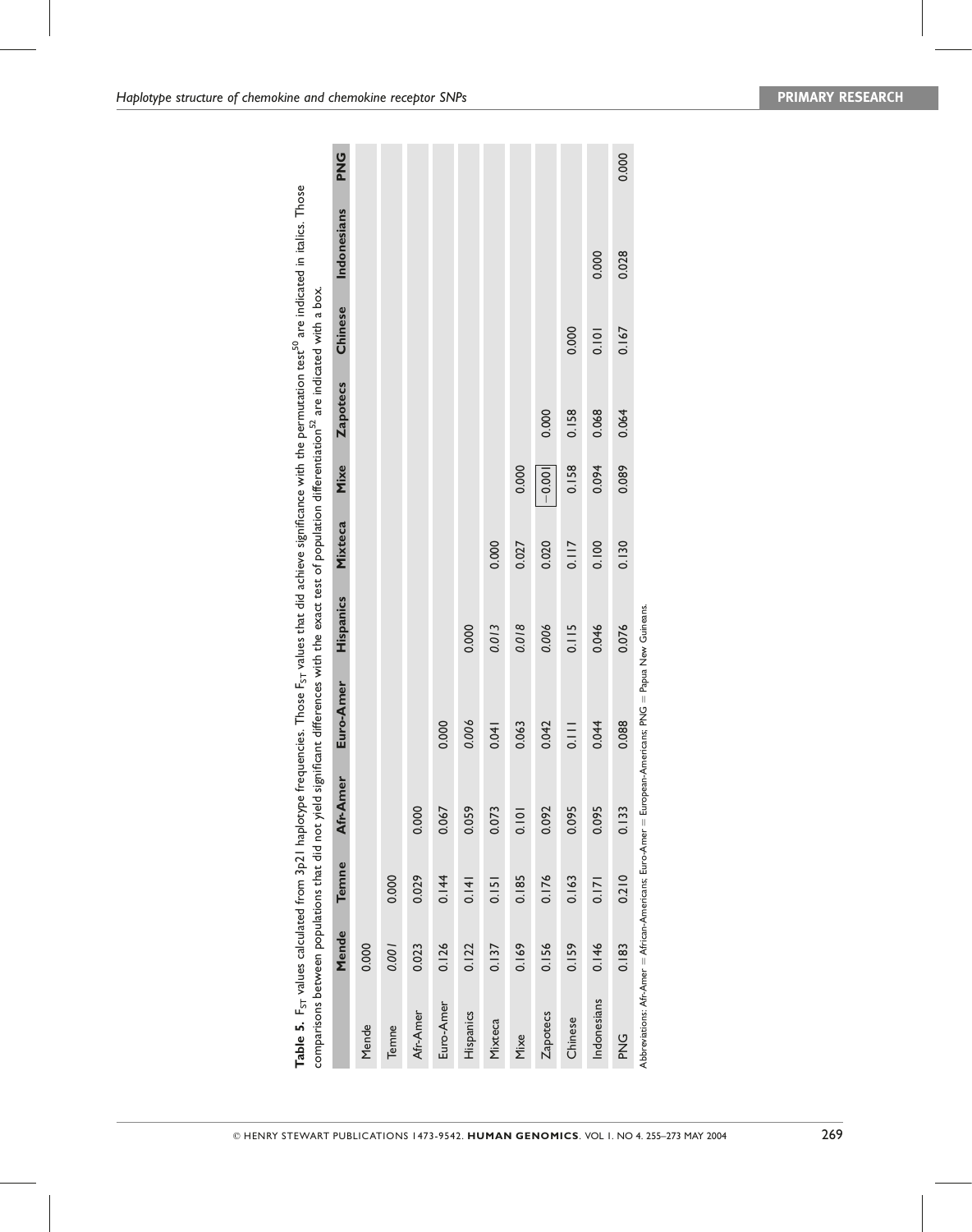|                 | Mende    | Temne | Afr-Amer | Euro-Amer                                                                                              | Hispanics | Mixteca | Mixe  | <b>Zapotecs</b> | Chinese | Indonesians | <b>UNG</b> |
|-----------------|----------|-------|----------|--------------------------------------------------------------------------------------------------------|-----------|---------|-------|-----------------|---------|-------------|------------|
| Mende           | 0.000    |       |          |                                                                                                        |           |         |       |                 |         |             |            |
| Temne           | $-0.004$ | 0.000 |          |                                                                                                        |           |         |       |                 |         |             |            |
| Afr-Amer        | 0.017    | 0.021 | 0.000    |                                                                                                        |           |         |       |                 |         |             |            |
| Euro-Amer       | 0.242    | 0.248 | 0.141    | 0.000                                                                                                  |           |         |       |                 |         |             |            |
| Hispanics       | 0.225    | 0.233 | 0.120    | 0.018                                                                                                  | 0.000     |         |       |                 |         |             |            |
| Mixteca         | 0.232    | 0.238 | 0.128    | 0.005                                                                                                  | 0.006     | 0.000   |       |                 |         |             |            |
| Mixe            | 0.248    | 0.256 | 0.144    | 0.028                                                                                                  | 0.001     | 0.021   | 0.000 |                 |         |             |            |
| <b>Zapotecs</b> | 0.233    | 0.241 | 0.133    | 0.065                                                                                                  | 0.049     | 0.053   | 0.060 | 0.000           |         |             |            |
| Chinese         | 0.140    | 0.147 | 0.061    | 0.043                                                                                                  | 0.026     | 0.043   | 0.051 | 0.054           | 0.000   |             |            |
| Indonesians     | 0.149    | 0.156 | 0.066    | 0.028                                                                                                  | 1100      | 0.017   | 0.027 | 0.049           | 0.002   | 0.000       |            |
| <b>UNG</b>      | 0.297    | 0.303 | 0.222    | 0.258                                                                                                  | 0.154     | 0.216   | 0.153 | 0.235           | 0.208   | 0.163       | 0.000      |
|                 |          |       |          | Abbreviations: Afr-Amer = African-Americans; Euro-Amer = European-Americans; PNG = Papua New Guineans. |           |         |       |                 |         |             |            |
|                 |          |       |          |                                                                                                        |           |         |       |                 |         |             |            |

| フラミュンニ フランコニ<br>h the permitation fect " Those population comparisons that did not viald<br>)<br>⇒<br>⇒<br>=<br>ייני בארא המונייני |                                                                                                     |
|------------------------------------------------------------------------------------------------------------------------------------|-----------------------------------------------------------------------------------------------------|
| I<br>í<br>3<br>.<br>.<br>. use FST values that did achieve significance with<br><b>Soul</b><br>ī                                   | š<br>ś<br>$-201$<br>)<br>}<br>}<br>n <sup>--</sup> are ing.<br>í<br>ıtion differentiation<br>ì<br>j |
| Ş<br>į<br>l<br>j<br>$-1$<br>lues cal<br>$\frac{1}{2}$<br>ٺ<br>.<br>¢                                                               | ţ                                                                                                   |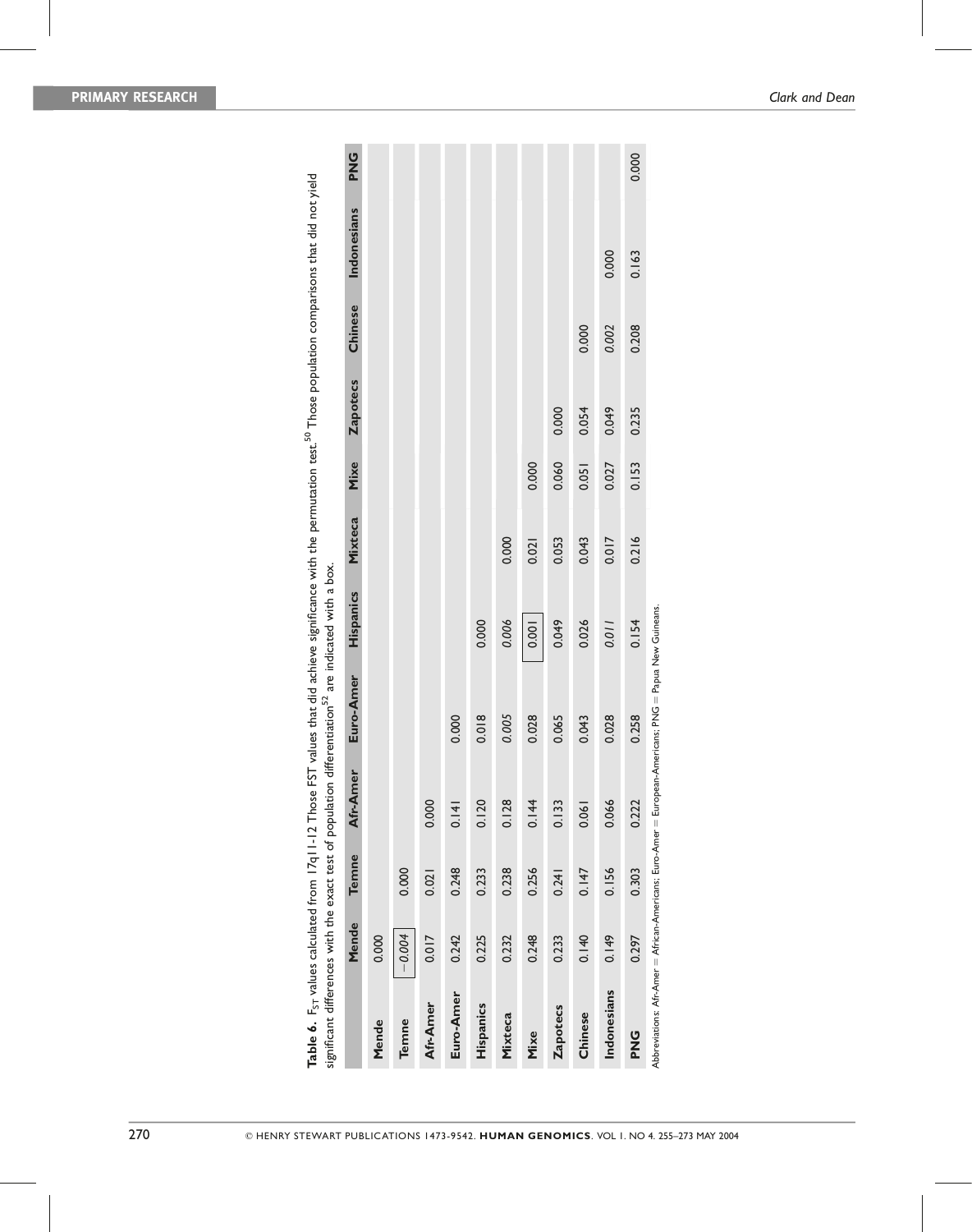the overall haplotype structure of the Temne of Sierra Leone, particularly in detecting population-specific haplotypes (such as haplotype 10).

#### Root haplotypes and ascertainment bias

Fullerton et al. found that the 'root' haplotype of SNPs in the APOE gene, derived from a chimpanzee sequence, was found at a low copy number (only two copies in a total of 196 chromosomes) in their sample, one in a sample of African-Americans from Jackson, Mississippi, and one in a sample of non-Hispanic Caucasians from Rochester, New York.<sup>37</sup> In our analysis of 3p21 haplotypes, only one copy of the 'root' haplotype (11111121211111) was present, and it was found in the CEPH grandparent sample (included in the European-Americans). Unlike this present survey of chemokine receptor SNPs, however, the study of APOE by Fullerton et al. found at least one copy of the 'root' haplotype in a population sample of African origin (African-Americans from Jackson, Missis- $\text{suppi})^{37}$ . Their finding is consistent with other studies that have found 'root' haplotypes in populations of African origin.<sup>64,65</sup>

It is possible that the 'root' haplotype on chromosome 3p21 is not found in the African, or African-derived, population samples in the present analysis simply due to sampling error. As no sub-Saharan populations were included in this analysis (indeed, the sampling is limited to Sierra Leone in West Africa and African-Americans from metropolitan centres in the eastern USA), the 'root' haplotype could have been missed in Africa by this particular analysis. Hacia et al. found that in a survey of 397 SNP sites throughout the genome, the most frequent allele at an SNP is generally the ancestral allele; however, there were exceptions. <sup>66</sup> Of course, determining which allele is the 'most common' at the SNP site is subject to ascertainment bias in sampling of human populations.<sup>67</sup> In our study of 3p21 haplotypes, the 'root' haplotype (11111121211111) differs from the most common haplotype (11111111111111) by two SNPs [CCR2(N260N) and CCR5(303)] which are present at an appreciable frequency in every population sample.

In an analysis of 9 biallelic loci in 20kb on 3p21 (8 loci in CCR5 and V64I in CCR2), Gonzalez et al. find that the ancestral haplotype is at high frequency in African populations. This current analysis, which includes loci spread over 150 kb, does not include some of the SNPs genotyped in the aforementioned study, namely CCR5-29 A/G, CCR5- 627 T/C, CCR5-630 C/T and CCR5-927 C/T. However, those SNPs that were typed in both studies, CCR2-V641, CCR5-208 G/T, CCR5-303 G/A, CCR5-676 A/G and the CCR5-32bp deletion, present the same ancestral allele.

Gonzalez et al. demonstrate that the ancestral haplotype has a high frequency in Africans and African-Americans (71 per cent in Pygmies, 24 per cent in non-Pygmy Africans and 21 per cent in African-Americans).<sup>29</sup> Likewise, when the distribution of haplotypes that includes only the SNPs

common to the Gonzalez et al. study and the analysis presented here is assessed, the frequency of the ancestral haplotype is high, particularly in the African (34 per cent) and Africanderived samples (27 per cent). The scarcity of the 'root' haplotype with all 14 SNPs in the total sample may be a result of the relative age of CCR2(N260N) and CCR5(303). 'Allele 2' at both of these SNPs, CCR2(N260N\_C) and CCR5(303\_A), has a wide frequency distribution, at 39 per cent and 71 per cent in African and 9 per cent and 15 per cent in PNGs, for example. Population genetics theory states that the oldest neutral SNP sites will generally involve cases where the derived allele is drifting toward fixation, and the ancestral allele is drifting to extinction. <sup>66</sup>,6<sup>8</sup> The observed frequency distribution, and composition of the ancestral haplotype at 3p21, could be a result of drift acting upon these SNPs. Another possibility is the effects of balancing selection at the CCR5 promoter region. 30

### Selection in chemokine and chemokine receptor genes

Bamshad et al. resequenced 1.1 kb of the CCR5 promoter region in 124 chromosomes from four populations in the 'Old World': Africans, non-Indian Asians, Europeans and South Indians. <sup>30</sup> Based on comparisons of nucleotide diversity  $(\pi, a)$  direct estimate of per-site heterozygosity derived from the average pairwise sequence difference) in the CCR5 promoter with other regions in the genome, the authors conclude that the higher-than-average  $\pi$  values and SNP density in the CCR5 promoter are probably a result of balancing selection. As balancing selection increases the intrapopulation nucleotide diversity relative to the diversity in the total sample, loci under balancing selection are expected to have very different patterns compared with those loci under no selection (neutral loci).<sup>69</sup> As the analysis presented here includes no sequences from the CCR5 promoter (only previously discovered single SNPs), we cannot assess comparable statistics in our own study.

Bamshad et al. also report much lower than average  $F_{ST}$  values (an average of 0.016 for the pooled continental populations, although this was not significant, at  $p > 0.09$ ), however, which they interpret as being further evidence of the effects of balancing selection at CCR5.<sup>30</sup> The estimates of F<sub>ST</sub> for the CCR5 promoter are about five-fold lower than estimates of  $F_{ST}$  generated by genotype data in  $Alu$ sequences in these same individuals.<sup>30</sup> Our estimates of the proportion of total haplotype variation over 150 kb of 3p21 that is between population samples (as described by the F<sub>ST</sub> values) are generally higher than those reported in Bamshad et al.<sup>30</sup> It would be expected that any effect balancing selection has on polymorphisms in the CCR5 promoter would be diluted by variation in the other genes included in the entire 150 kb haplotype. It should be noted, however, that, overall, the  $F_{ST}$  estimates determined by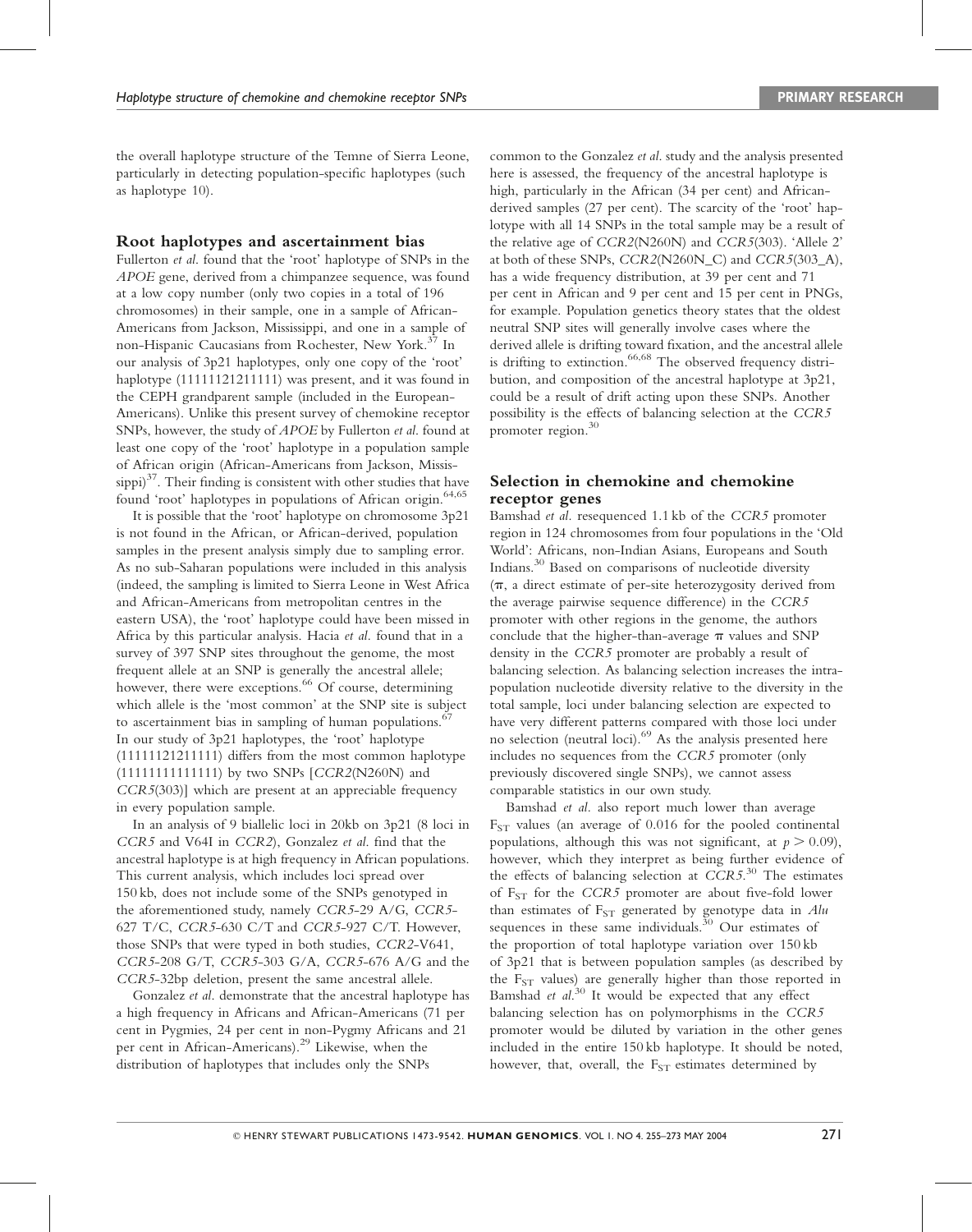haplotypes in 3p21 are lower than those from haplotypes in the chemokine genes on chromosome 17q12.

Our analysis of SNPs in the 17q12 chemokine gene region yields an interesting result that warrants further study. The non-synonymous change (M106V) in the MPIF-1 chemokine gene has a great difference in frequency between African and non-African populations (75 per cent between populations in Sierra Leone and European-Americans). It is also evident that the most frequent allele at this site (106V) in the African sample is nearly fixed (95–96 per cent) and is not the ancestral allele (M106), based on sequence data from non-human primates. The ancestral allele (M106) is found at a much greater frequency in non-Africans, from 56 per cent in Indonesians to 80 per cent in European-Americans. The lowest frequency of M106 (allele 1) outside of Africa is 28 per cent in the PNGs. While there are not enough data here to make any definitive assessments about the effects of selection at MPIF-1, the pattern observed at this locus is intriguing. Genotype data at more SNPs within and around the gene will be necessary for further analyses of the patterns of variation, and possible effects of selection on MPIF-1.

# Supplementary materials

ftp://ftp.ncifcrf.gov/pub/users/goldb/

# Acknowledgments

The authors would like to thank Cherie Winkler, William Klitz, Mark Stoneking, Tim Garvey, David McLean and Stephen O'Brien for DNA samples. Bert Gold, Raymond Peterson, Bill Modi, George Nelson and Jim Lautenberger were always available for discussion about haplotype analysis. Special thanks to Jeff Long for MLOCUS and associated programs, and to Carrie Pfaff for modifications to the software. Ken Weiss, Andy Clark, Mark Shriver, Steve Schaeffer, Linda Frisse, Carrie Grimsley and, especially, Malia Fullerton provided comments on earlier drafts of this manuscript.

# **References**

- 1. Vaddi, K., Keller, M. and Newton, R.C. (1997), 'The Chemokine Facts Book', Academic Press, San Diego, CA.
- 2. Walz, A., Kunkel, S.L. and Strieter, R.M. (1996), 'C-X-C chemokines: An overview', In: Koch, A.E. and Strieter, R.M. (eds.), Chemokines in Disease, Chapman and Hall, New York, NY .
- 3. Bazan, J.F., Bacon, K.B., Hardiman, G. et al. (1997), 'A new class of membrane-bound chemokine with a CX3C motif', Nature Vol. 385, pp. 640–644.
- 4. Pan, Y., Lloyd, C., Zhou, H. et al. (1997), 'Neurotactin, a membraneanchored chemokine upregulated in brain inflammation', Nature Vol. 387, pp. 611–617.
- 5. Yoshida, T., Imai, T., Kakizaki, M. et al. (1995), 'Molecular cloning of a novel C or gamma type chemokine, SCM-1', FEBS Lett. Vol. 360, pp. 155–159.
- Yoshida, T., Imai, T., Kakizaki, M. et al. (1998), 'Identification of single C motif-1/lymphotactin receptor XCR1', J. Biol. Chem. Vol. 273, pp. 16551–16554.
- 7. Dragic, T., Litwin, V., Allaway, G.P. et al. (1996), 'HIV-1 entry into  $CD4 +$  cells is mediated by the chemokine receptor CC-CKR-5'', Nature Vol. 381, pp. 667–673.
- 8. Alkhatib, G., Combadiere, C., Broder, C.C. et al. (1996), 'CC CKR5: A RANTES, MIP-1alpha, MIP-1beta receptor as a fusion cofactor for macrophage-tropic HIV-1', Science Vol. 272, pp. 1955–1958.
- 9. Berger, E.A., Murphy, P.M. and Farber, J.M. (1999), 'Chemokine receptors as HIV-1 coreceptors: Roles in viral entry, tropism, and disease', Annu. Rev. Immunol. Vol. 17, pp. 657–700.
- 10. Dean, M., Carrington, M., Winkler, C. et al. (1996), 'Genetic restriction of HIV-1 infection and progression to AIDS by a deletion allele of the CKR5 structural gene. Hemophilia Growth and Development Study, Multicenter AIDS Cohort Study, Multicenter Hemophilia Cohort Study, San Francisco City Cohort, ALIVE Study', Science Vol. 273, pp. 1856–1862.
- 11. Liu, R., Paxton, W.A., Choe, S. et al. (1996), 'Homozygous defect in HIV-1 coreceptor accounts for resistance of some multiply-exposed individuals to HIV-1 infection', Cell Vol. 86, pp. 367–377.
- 12. Samson, M., Libert, F., Doranz, B.J. et al. (1996), 'Resistance to HIV-1 infection in caucasian individuals bearing mutant alleles of the CCR-5 chemokine receptor gene', Nature Vol. 382, pp. 722–725.
- 13. Martin, M.P., Dean, M., Smith, M.W. et al. (1998), 'Genetic acceleration of AIDS progression by a promoter variant of CCR5', Science Vol. 282, pp. 1907–1911.
- 14. Kostrikis, L.S., Huang, Y., Moore, J.P. et al. (1998), 'A chemokine receptor CCR2 allele delays HIV-1 disease progression and is associated with a CCR5 promoter mutation', Nat. Med. Vol. 4, pp. 350-353.
- 15. Dean, M., Jacobson, L.P., McFarlane, G. et al. (1999), 'Reduced risk of AIDS lymphoma in individuals heterozygous for the CCR5-delta32 mutation', Cancer Res. Vol. 59, pp. 3561–3564.
- 16. Rabkin, C.S., Yang, Q., Goedert, J.J. et al. (1999), 'Chemokine and chemokine receptor gene variants and risk of non-Hodgkin's lymphoma in human immunodeficiency virus-1-infected individuals', Blood Vol. 93, pp. 1838–1842.
- 17. Feng, Y., Broder, C.C., Kennedy, P.E. et al. (1996), 'HIV-1 entry cofactor: Functional cDNA cloning of a seven-transmembrane, G protein-coupled receptor', Science Vol. 272, pp. 872–877.
- 18. Smith, M.W., Dean, M., Carrington, M. et al. (1997), 'Contrasting genetic influence of CCR2 and CCR5 variants on HIV-1 infection and disease progression. Hemophilia Growth and Development Study (HGDS), Multicenter AIDS Cohort Study (MACS), Multicenter Hemophilia Cohort Study (MHCS), San Francisco City Cohort (SFCC), ALIVE Study', Science Vol. 277, pp. 959–965.
- 19. Cocchi, F., DeVico, A.L., Garzino-Demo, A. et al. (1995), 'Identification of RANTES, MIP-1 alpha, and MIP-1 beta as the major HIV-suppressive factors produced by  $CD8+T$  cells', Science Vol. 270, pp. 1811-1815.
- 20. Cocchi, F., DeVico, A.L., Yarchoan, R. et al. (2000), 'Higher macrophage inflammatory protein (MIP)-1alpha and MIP-1beta levels from  $CD8 + T$ cells are associated with asymptomatic HIV-1 infection', Proc. Natl. Acad. Sci. USA Vol. 97, pp. 13812-13817.
- 21. Winkler, C., Modi, W., Smith, M.W. et al. (1998), 'Genetic restriction of AIDS pathogenesis by an SDF-1 chemokine gene variant. ALIVE Study, Hemophilia Growth and Development Study (HGDS), Multicenter AIDS Cohort Study (MACS), Multicenter Hemophilia Cohort Study (MHCS), San Francisco City Cohort (SFCC)', Science Vol. 279, pp. 389–393.
- 22. An, P., Martin, M.P., Nelson, G.W. et al. (2000), 'Influence of CCR5 promoter haplotypes on AIDS progression in African-Americans', AIDS Vol. 14, pp. 2117–2122.
- 23. Strieter, R.M., Polverini, P.J., Arenberg, D.A. et al. (1995), 'Role of C-X-C chemokines as regulators of angiogenesis in lung cancer', J. Leukoc. Biol. Vol. 57, pp. 752–762.
- 24. Arenberg, D.A., Polverini, P.J., Kunkel, S.L. et al. (1997), 'The role of CXC chemokines in the regulation of angiogenesis in non-small cell lung cancer', J. Leukoc. Biol. Vol. 62, pp. 554–562.
- 25. Moore, B.B., Arenberg, D.A., Addison, C.L. et al. (1998), 'Tumor angiogenesis is regulated by CXC chemokines', J. Lab. Clin. Med. Vol. 132, pp. 97–103.